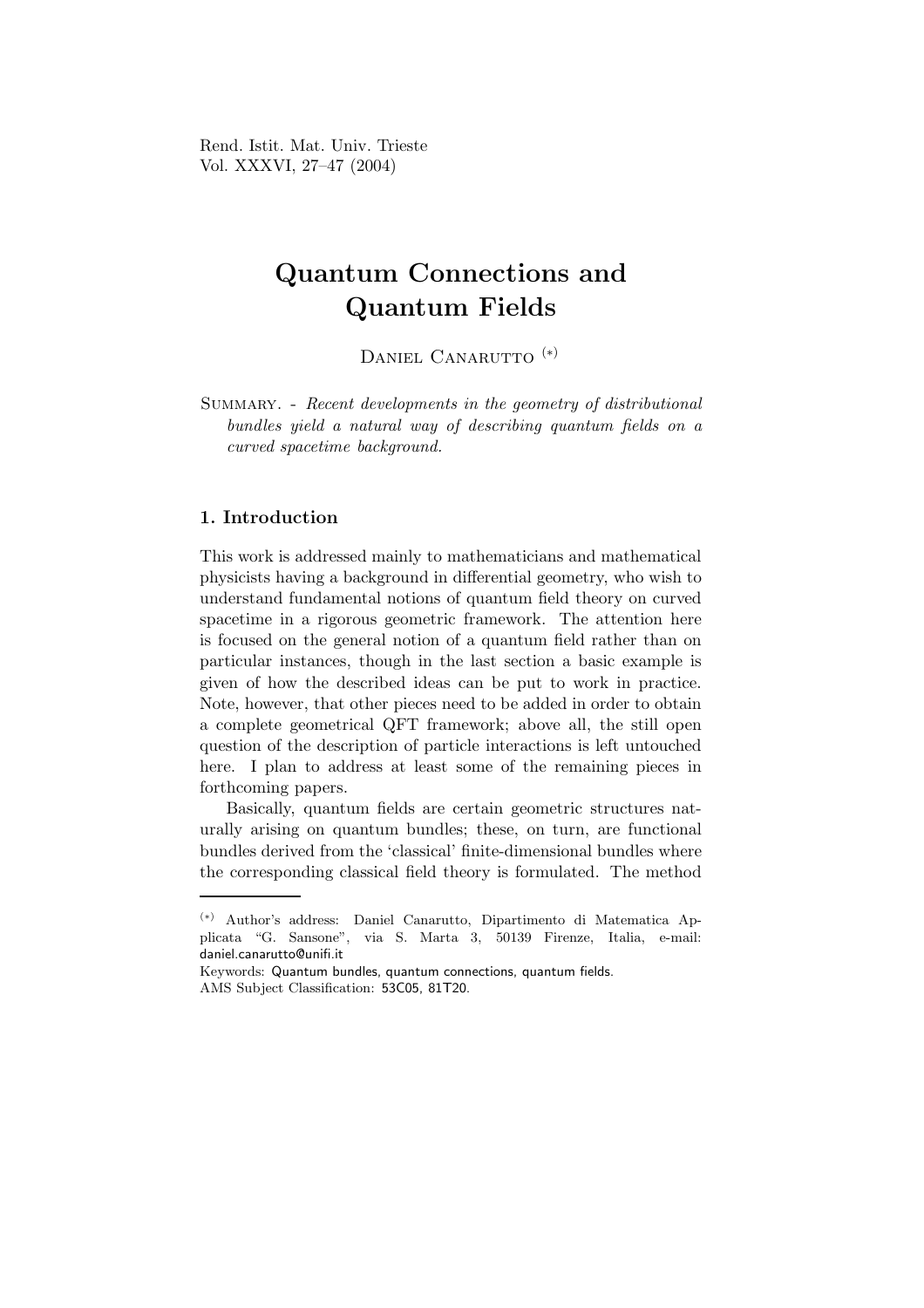used for studying the geometry of functional bundles is based on the notion of smoothness introduced by Frölicher (or  $F\text{-}smoothness$ ) and studied by him and several authors [6, 7, 9, 10]. This method was enlarged by myself [3, 4] to include a treatment of distributional bundles, namely bundles over classical (i.e. finite-dimensional, Hausdorff) manifolds, whose fibres are distributional spaces.

In order to recover the usual notion of a quantum field, namely that of a distribution (on configuration or phase space) valued into a space of operators and obeying a classical field equation, one has to introduce the notion of a quantum connection. One already finds a notion of quantum connection in geometric formulations of Quantum Mechanics, in particular in the standard geometric quantization approach [12], as well as in developments such as the 'covariant quantization' approach [5, 8]. There, the term under consideration refers to a connection, on a finite dimensional ('classical') bundle, related to the PDE obeyed by wave functions. This equation, however, can be reinterpreted as the equation of motion for 'quantum histories', sections of a 'Hilbert functional bundle' over time describing the evolution of a quantum state; on turn, one can view such sections as covariantly constant relatively to a connection on the functional bundle.

Now the method of F-smoothness allows to introduce and study, in the context of functional bundles, several usual notions of differential geometry. In the distributional case, a connection in the underlying finite-dimensional structure determines a distributional connection, while other interesting distributional connections do not arise from classical ones. In this context, a quantum connection on a distributional bundle  $\mathcal{V} \to M$  (where M is the classical spacetime manifold) is defined to be an F-smooth linear connection such that horizontal transport along any timelike curve determines continuous isomorphisms among the fibres. Then, a geometric formulation of the basic notions of quantum field theory can be achieved by starting from certain classical structures, which naturally yield quantum bundles and various connections on them. The usual notion of a quantum field, in the form of a section of the quantum state bundle valued into a space of operators, can be recovered from the above said quantum structures through certain bundle splittings; so called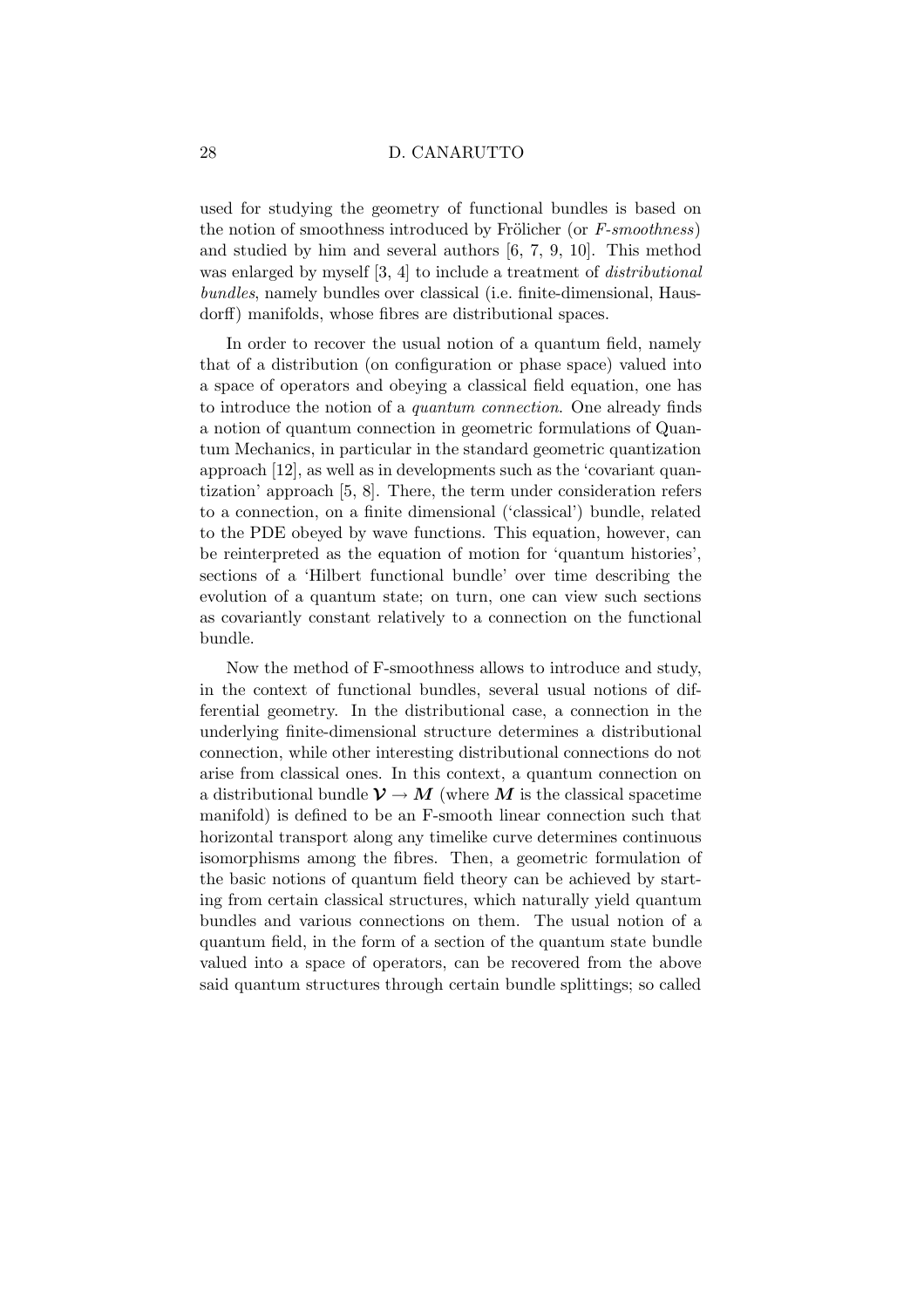free fields and interpolating fields are also recovered.

The plan of the paper can be summarized as follows: after a short review of the F-smooth geometry of distributional bundles, I introduce quantum bundles, quantum connections and briefly discuss the traditional quantum 'pictures' from this point of view. Next, the geometrical structures corresponding to the objects traditionally called 'quantum fields' are introduced, and their main properties discussed. Finally, I describe a possible practical implementation of the above ideas on a curved spacetime, by using the notion of 'detector'; a new characterization of the connections naturally induced on quantum phase bundles is also provided.

## 2. F-smooth geometry on distributional bundles

For details about the ideas reviewed in this section, see [1, 3, 4].

Let  $p : Y \rightarrow Y$  be a real or complex classical vector bundle, namely a finite-dimensional vector bundle over the Hausdorff paracompact smooth real manifold  $Y$ . Moreover assume that  $Y$ is oriented, let  $n := \dim Y$ , and consider the positive component  $\mathbb{V}^* \underline{\mathbf{Y}} := (\wedge^n T^* \underline{\mathbf{Y}})^+ \to \underline{\mathbf{Y}}$ , called the bundle of *positive densities* on  $\underline{Y}$ .

Let  $\mathcal{Y}_0 \equiv \mathcal{D}_0(\underline{Y}, \mathbb{V}^* \underline{Y} \otimes_{\underline{Y}} Y^*)$  be the vector space of all 'test sections', namely smooth sections  $\underline{Y} \to \mathbb{V}^* \underline{Y} \otimes_{\underline{Y}} Y^*$  which have compact support. A topology on this space can be introduced by a standard procedure [11]; its topological dual will be denoted as  $\mathbf{y} \equiv$  $\mathcal{D}(\underline{Y}, Y)$  and called the space of *generalized sections*, or *distribution*sections of the given classical bundle. Some particular cases of generalized sections are that of *r*-currents  $(Y \equiv \wedge^r T^*Y, r \in \mathbb{N})$  and that of *half-densities*  $(\mathbf{Y} \equiv (\mathbb{V}^* \underline{\mathbf{Y}})^{1/2} \equiv \mathbb{V}^{-1/2} \underline{\mathbf{Y}})$ .

A curve  $\alpha : \mathbb{R} \to \mathcal{Y}$  is said to be *F-smooth* if the map

$$
\langle \alpha, u \rangle : \mathbb{R} \to \mathbb{C} : t \mapsto \langle \alpha(t), u \rangle
$$

is smooth for every  $u \in \mathcal{Y}_o$ . Accordingly, a function  $\phi : \mathcal{Y} \to \mathbb{C}$  is called F-smooth if  $\phi \circ \alpha : \mathbb{R} \to \mathbb{C}$  is smooth for all F-smooth curve  $\alpha$ . The general notion of F-smoothness, for any mapping involving distributional spaces, is introduced in terms of the standard smoothness of all maps, between finite-dimensional manifolds, which can be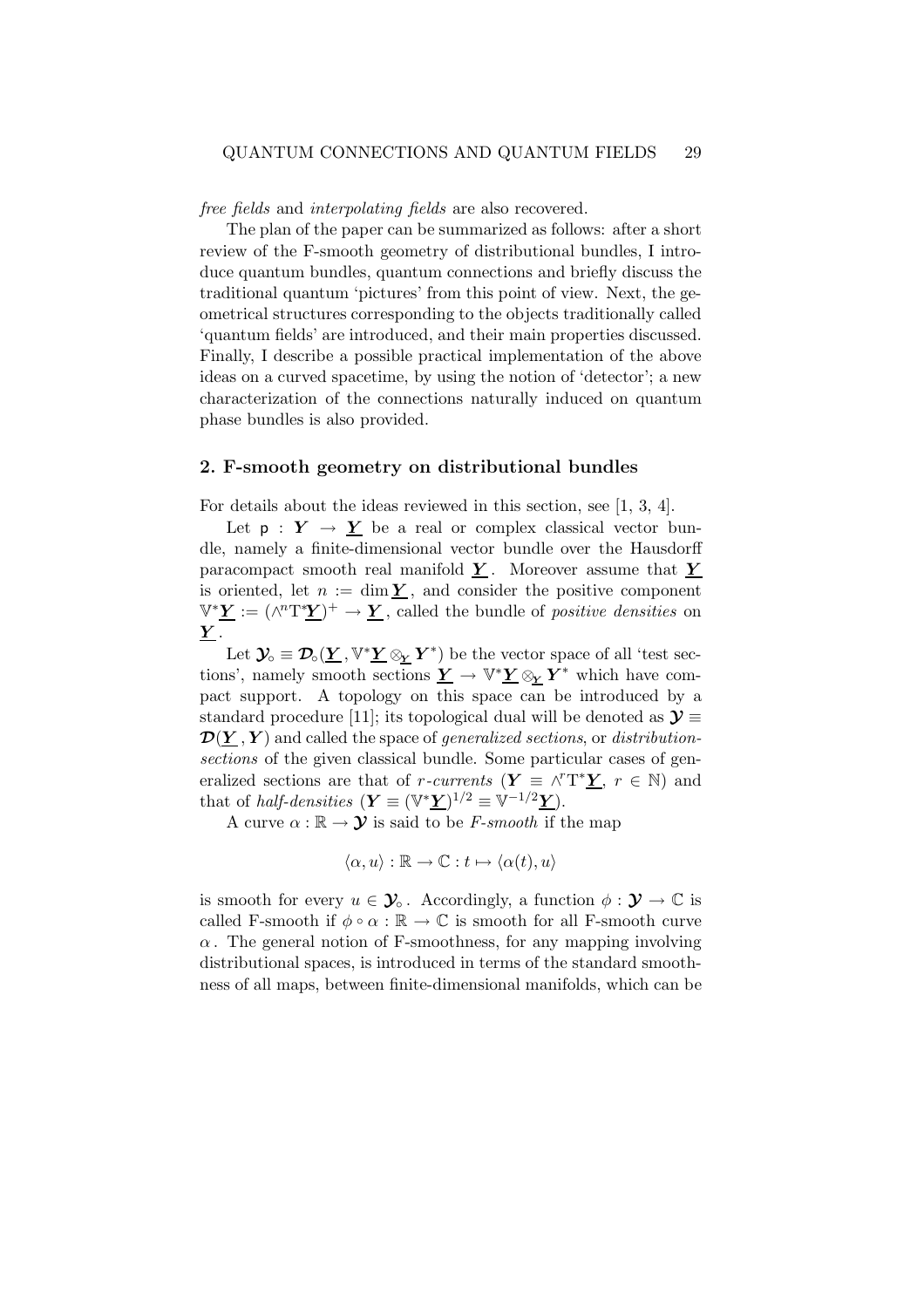defined through compositions with F-smooth curves and functions. Moreover, it can be proved that a function  $f : M \to \mathbb{R}$ , where M is a classical manifold, is smooth (in the standard sense) iff the composition  $f \circ c$  is a smooth function of one variable for any smooth curve  $c : \mathbb{R} \to M$ . Thus one has a unique notion of smoothness based on smooth curves, including both classical manifolds and distributional spaces.

In the basic classical geometric setting underlying distributional bundles one considers a classical 2-fibred bundle

$$
V \stackrel{\mathsf{q}}{\xrightarrow{\hspace*{1cm}}} E \stackrel{\underline{\mathsf{q}}}{\xrightarrow{\hspace*{1cm}}} B \ ,
$$

where  $q: V \to E$  is a vector bundle, and the fibres of the bundle  $\mathbf{E} \to \mathbf{B}$  are smoothly oriented. Moreover, one assumes that  $\mathbf{q} \circ \mathbf{q}$ :  $V \rightarrow B$  is also a bundle, and that for any sufficiently small open subset  $X \subset B$  there are bundle trivializations

$$
(\underline{q}\,,\underline{y}):E_x\to X\times \underline{Y}\;,\quad (\mathsf{q}\circ\underline{\mathsf{q}}\,,\mathsf{y}):V_x\to X\times Y
$$

with the following projectability property: there exists a surjective submersion  $p: Y \to Y$  such that the diagram

$$
V_X \xrightarrow{(q \circ \underline{q}, y)} X \times Y
$$
  
q  

$$
E_X \xrightarrow{\underline{q}, y} X \times \underline{Y}
$$
  

$$
E_X \xrightarrow{\underline{q}, \underline{y}} X \times \underline{Y}
$$

commutes; this implies that  $Y \to Y$  is a vector bundle, not trivial in general.

The above conditions are easily checked to hold in many cases which are relevant for physical applications, and in particular when  $V = E \times_B W$  where  $W \to B$  is a vector bundle, when  $V = VE$ (the vertical bundle of  $E \to B$ ) and when V is any component of the tensor algebra of  $VE \rightarrow E$ .

For each  $x \in B$  one considers the distributional space  $\mathcal{V}_x :=$  $\mathcal{D}(E_x, V_x)$ , and obtains the fibred set

$$
\wp : \mathcal{V} \equiv \mathcal{D}_B(E, V) := \bigsqcup_{x \in B} \mathcal{V}_x \to B.
$$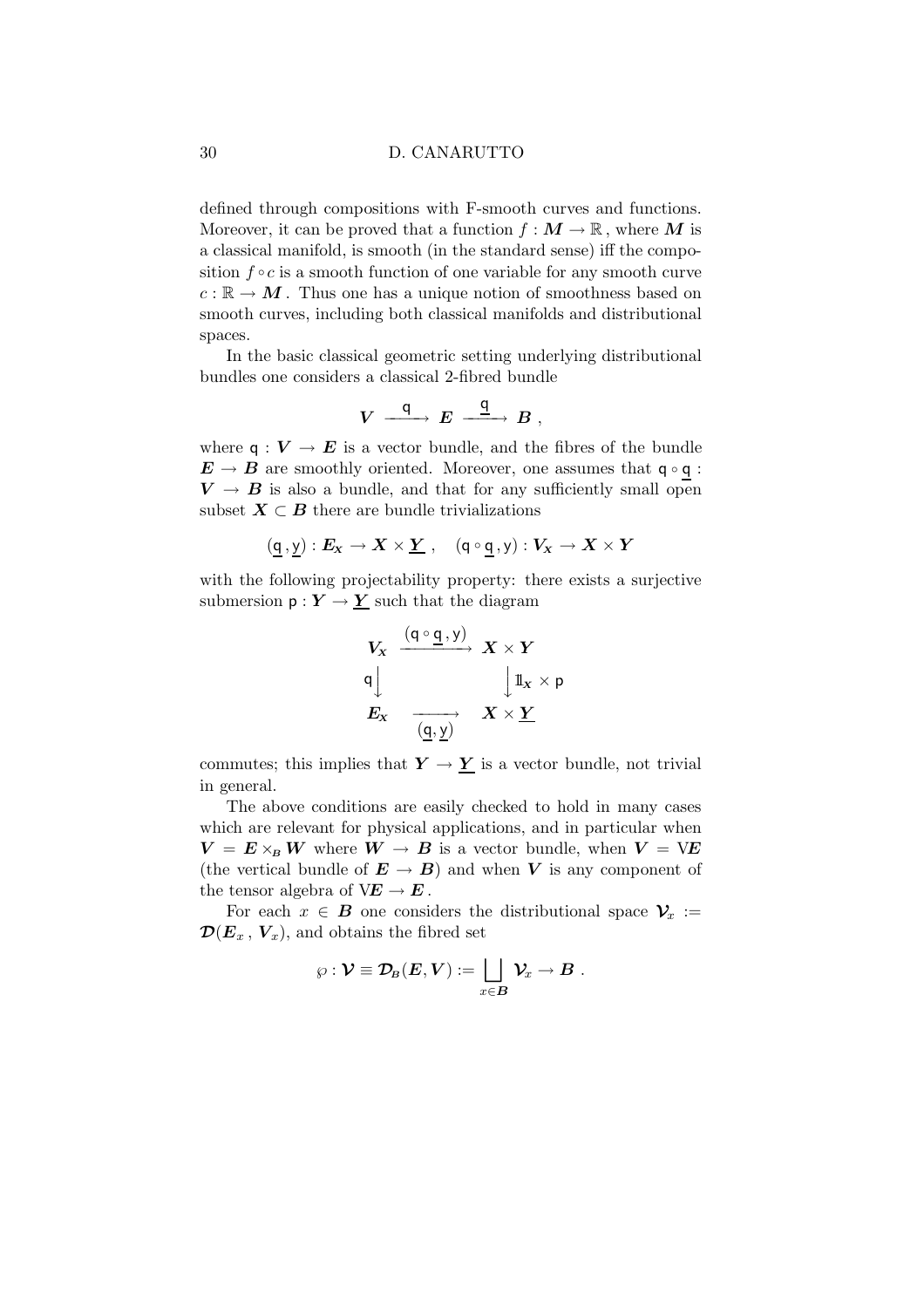An isomorphism of vector bundles yields an isomorphism of the corresponding spaces of generalized sections; hence, a local trivialization of the underlying classical 2-bundle, as above, yields a local bundle trivialization

$$
(\wp, Y) : \mathcal{V}_x \to X \times \mathcal{Y} \ , \quad \mathcal{Y} \equiv \mathcal{D}(\underline{Y}\, , Y)
$$

of  $\mathcal{V} \to \mathcal{B}$ . Moreover, a smooth atlas of 2-bundle trivializations determines a linear F-smooth bundle atlas on  $\mathcal{V} \to B$ , which is said to be an F-smooth distributional bundle. In general, the F-smoothness of any map from or to  $\mathcal V$  is equivalent to the F-smoothness of its local trivialized expression.

One defines the tangent space of any F-smooth space through equivalence classes of F-smooth curves; tangent prolongations of any F-smooth mappings can also be shown to exist. Thus one gets, in particular, the tangent space  $T\mathcal{V}$ , which has local trivializations as  $TX \times T\mathcal{Y}$ , its vertical subspace and the first jet bundle  $J\mathcal{V} \rightarrow \mathcal{V}$ . A connection is defined to be an F-smooth section  $\mathfrak{G} : \mathcal{V} \to J\mathcal{V}$ .

With some care, many of the usual chart expressions of finitedimensional differential geometry can be extended to the distributional case. In particular, let  $\sigma : \mathbf{B} \to \mathcal{V}$  be an F-smooth section and  $\sigma^Y := \mathsf{Y} \circ \sigma : \mathbf{B} \to \mathbf{Y}$  its 'chart expression'. Then its covariant derivative has the chart expression

$$
(\nabla \sigma)^{\mathsf{Y}} = \dot{\mathsf{x}}^a \left( \partial_a \sigma^{\mathsf{Y}} - \mathfrak{G}_{a\mathsf{Y}}^{\mathsf{Y}} \sigma^{\mathsf{Y}} \right) ,
$$

where  $(x^a)$  is a chart on  $\mathbf{X} \subset \mathbf{B}$  and  $\mathfrak{G}_{a\gamma}^{\gamma} : \mathbf{X} \to \text{End}(\mathbf{\mathcal{Y}})$ .

The notions of curvature and of adjoint connection can also be introduced. Furthermore, it can be shown that a projectable connection on the underlying classical 2-bundle determines a distributional connection; however, not all distributional connections arise from classical ones.

## 3. Quantum bundles

The formulation of quantum field theory, in a standard sense, requires time (though eventually the scattering matrix in flat spacetime turns out to be an invariant quantity). On a curved spacetime M one could fix a time map, namely a fibration  $t : M \to T$ , where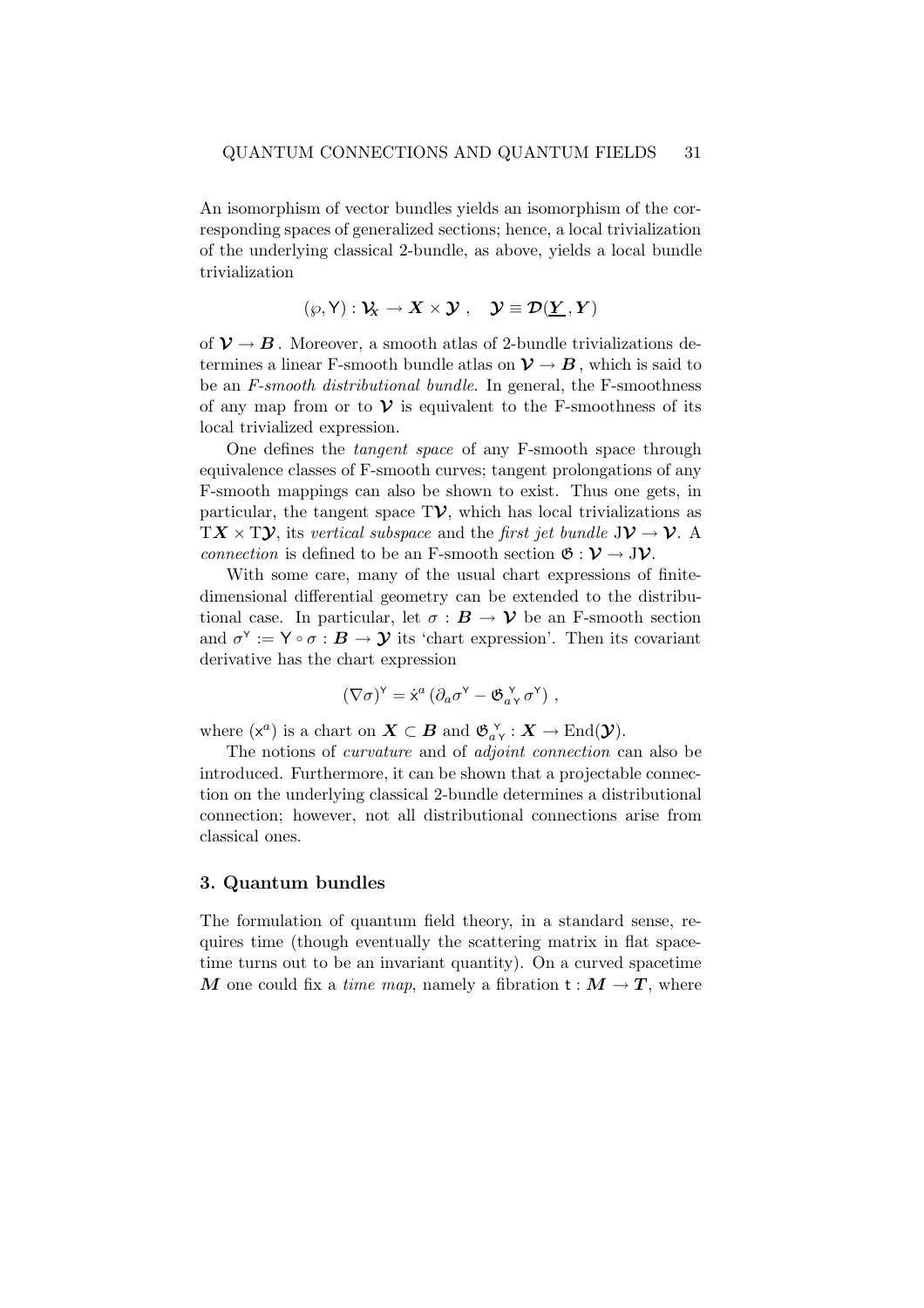**T** is a 1-dimensional manifold, such that the fibres  $M_t \subset M$ ,  $t \in T$ , are spacelike submanifolds. Then one gets a distributional bundle  $\mathcal{V} \to T$  by taking the fibre  $\mathcal{V}_t$  to be a space of distributions on  $M_t$ . The classical structure yields a connection on this bundle.

Another approach considers a 'detector', represented by a 1 dimensional timelike submanifold  $T \subset M$ . The fibre of the quantum bundle over any  $t \in T$  can be taken to be a space of distributions over the phase-space, at  $t$ , of the considered particle. The phase-bundle of a particle is the subbundle  $P \subset T^*M$  over  $M$  whose fibres are the hyperboloids constituted of future-pointing covectors of given length, determined by the particle's mass; for a particle of vanishing mass, the phase-bundle is the bundle of celestial spheres, whose fibres are the projective spaces of the null cones in  $T^*M$ . It can be shown [4] that the classical structures naturally determine a connection on the distributional bundle  $\mathcal{P} := \mathcal{D}_M(P, V)$ , where  $V \to M$  is the bundle describing the particle's internal structure. On turn, this yield a connection on the restricted bundle over  $T, \mathcal{P}_T = \mathcal{D}_T(P, V)$ .

I'll discuss the detector approach further in §8. In the next sections, however, we won't be strictly concerned with a particular quantum bundle, but rather with a general argument, which will enable us to recover a notion of quantum field in a precise geometrical setting. So, we'll consider a distributional bundle  $\mathcal{V} \to T$ ; it is convenient to assume that this is a bundle of  $V$ -valued generalized half-densities,  $\mathcal{V} = \mathcal{D}_T(E, \mathbb{V}^{-1/2}E \otimes V)$ , which implies that the topological dual bundle  $\mathcal{V} \rightarrow T$  of test elements is a subbundle of the 'adjoint' bundle  $\mathcal{V}^{\star} = \mathcal{D}_{\mathcal{I}}(E, \mathbb{V}^{-1/2}E \otimes V^{\star})$ . One also has the conjugate bundle  $\bar{\mathbf{V}} = \mathcal{D}_T(E, \overline{V})$ ; usually, a Hermitian structure on  $V$  is also assumed, yielding an isomorphism  $\bar{\mathcal{V}} \leftrightarrow \mathcal{V}^*$ .

Next, one considers the corresponding Fock bundle to be

$$
\mathcal{W} = \bigoplus_{r=0}^{\infty} \mathcal{V}^r = \mathcal{V}^0 \underset{T}{\oplus} \mathcal{V}^1 \underset{T}{\oplus} \mathcal{V}^2 \underset{T}{\oplus} \cdots,
$$

where either  $\mathcal{V}^r = \vee^r \mathcal{V}$  (bosons) or  $\mathcal{V}^r = \wedge^r \mathcal{V}$  (fermions). If  $\psi \in$  $\mathcal{V}^r$  and  $u \in \mathcal{V}^{\circ}$  are in the fibres over the same  $t \in \mathcal{T}$ , then their contraction  $u|\psi$  is in  $\mathcal{V}^{r-1}$  over t. Then one has a morphism over  $\boldsymbol{T}$ 

$$
a: \mathcal{V}_\circ \to \text{End}(\mathcal{W}): u \mapsto a[u] \; , \quad a[u] \psi := u|\psi \; .
$$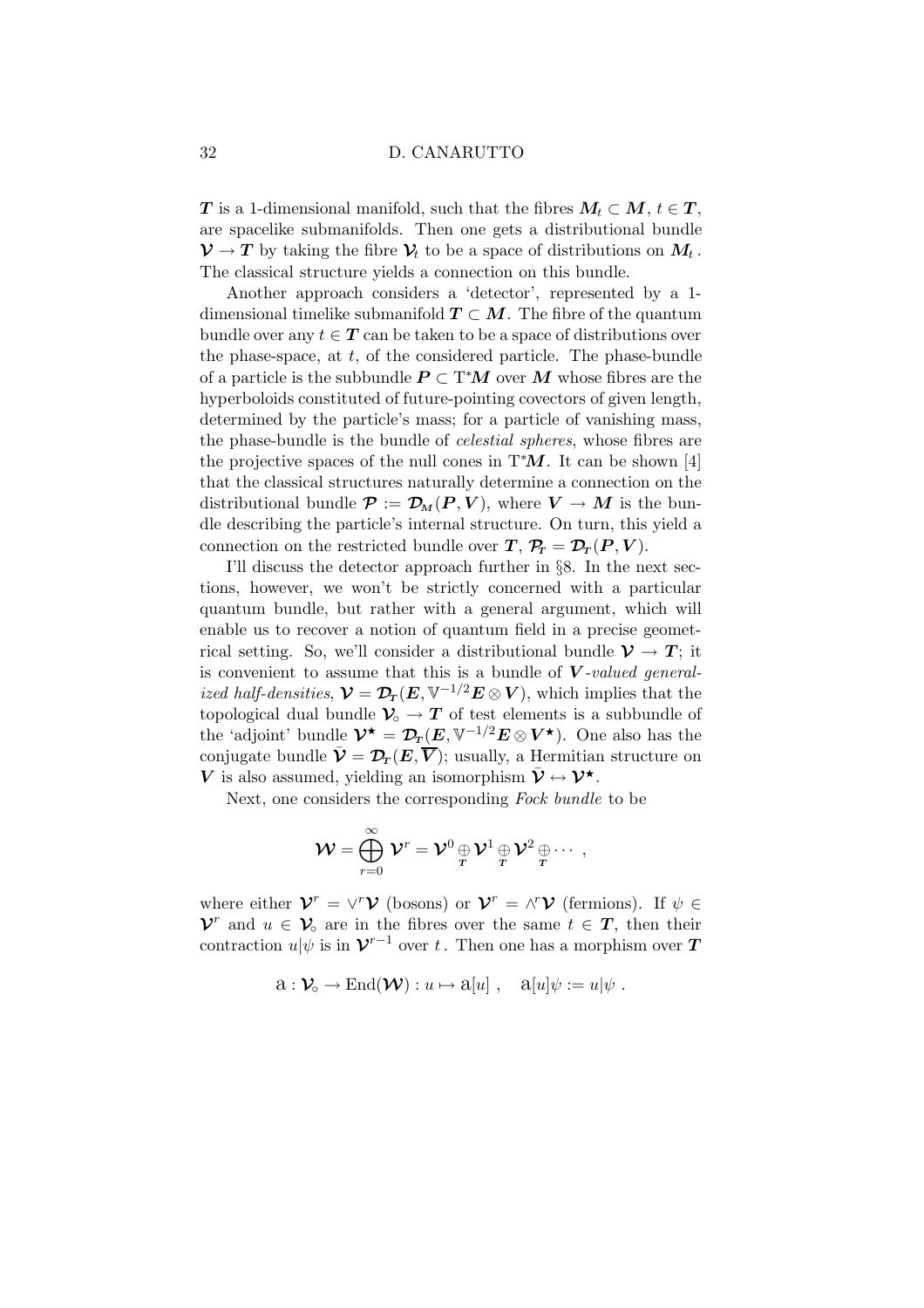Its Hermitian adjoint is an antilinear morphsim  $\mathbf{d} : \mathcal{V} \to \text{End}(\mathcal{W}),$ given by

$$
\mathbf{a}^{\dagger}[u]\psi = \begin{cases} u^{\dagger} \vee \psi & \text{(bosons)} ,\\ u^{\dagger} \wedge \psi & \text{(fermions)} . \end{cases}
$$

The combination

$$
\Psi:=a+a^\dagger
$$

is a real linear morphism  $\mathcal{V}_{\text{o}} \to \text{End}(\mathcal{W})$ , called the *quantum field* of the considered distributional bundle.

Let  $u, v \in V_0$  be in the same fibre. Then, by elementary tensor algebra, one finds the boson case commutators

$$
a[u]a^{\dagger}[v] - a^{\dagger}[v] \circ a[u] = \langle u|v^{\dagger} \rangle \mathbb{1} ,
$$
  
\n
$$
a[u] \circ a[v] - a[v] \circ a[u] = 0 ,
$$
  
\n
$$
a^{\dagger}[u] \circ a^{\dagger}[v] - a^{\dagger}[v] \circ a^{\dagger}[u] = 0 ,
$$
  
\n
$$
\Psi[u] \circ \Psi[v] - \Psi[v] \circ \Psi[u] = 2i \Im \langle u|v^{\dagger} \rangle \mathbb{1} .
$$

Note that  $a[u]$  and  $a[v]$  commute iff  $\langle u|v^{\dagger}\rangle = 0$ ; in particular, this is true if  $u$  and  $v$  are different from 0 only in non-intersecting domains.

In the Fermion case one has the anticommutators

 $\mathbf{r}$ 

$$
a[u] \circ a[v] + a[v] \circ a[u] = \langle u|v^{\dagger} \rangle 1\!\!1 ,
$$
  
\n
$$
a[u] \circ a[v] + a[v] \circ a[u] = 0 ,
$$
  
\n
$$
a[u] \circ a[v] + a[v] \circ a[u] = 0 ,
$$
  
\n
$$
\Psi[u] \circ \Psi[v] + \Psi[v] \circ \Psi[u] = 2 \Re \langle u|v^{\dagger} \rangle 1\!\!1 .
$$

Note that  $a[u]$  and  $a^{\dagger}[v]$  anticommute iff  $\langle u|v^{\dagger}\rangle = 0$ .

## 4. Quantum connections

Let  $\mathfrak G$  be an F-smooth linear connection on the Fock bundle  $\mathcal W \rightarrow \mathcal T$ . Since the base is 1-dimensional, the curvature of  $\mathfrak{G}$  vanishes. The corresponding covariant derivative will be denoted by  $\mathfrak{F}[\mathfrak{G}]$ , or simply by  $\eth$  if no confusion arises. Possibly,  $\eth$  may arise from a linear connection on  $\mathcal{V} \rightarrowtail T$ .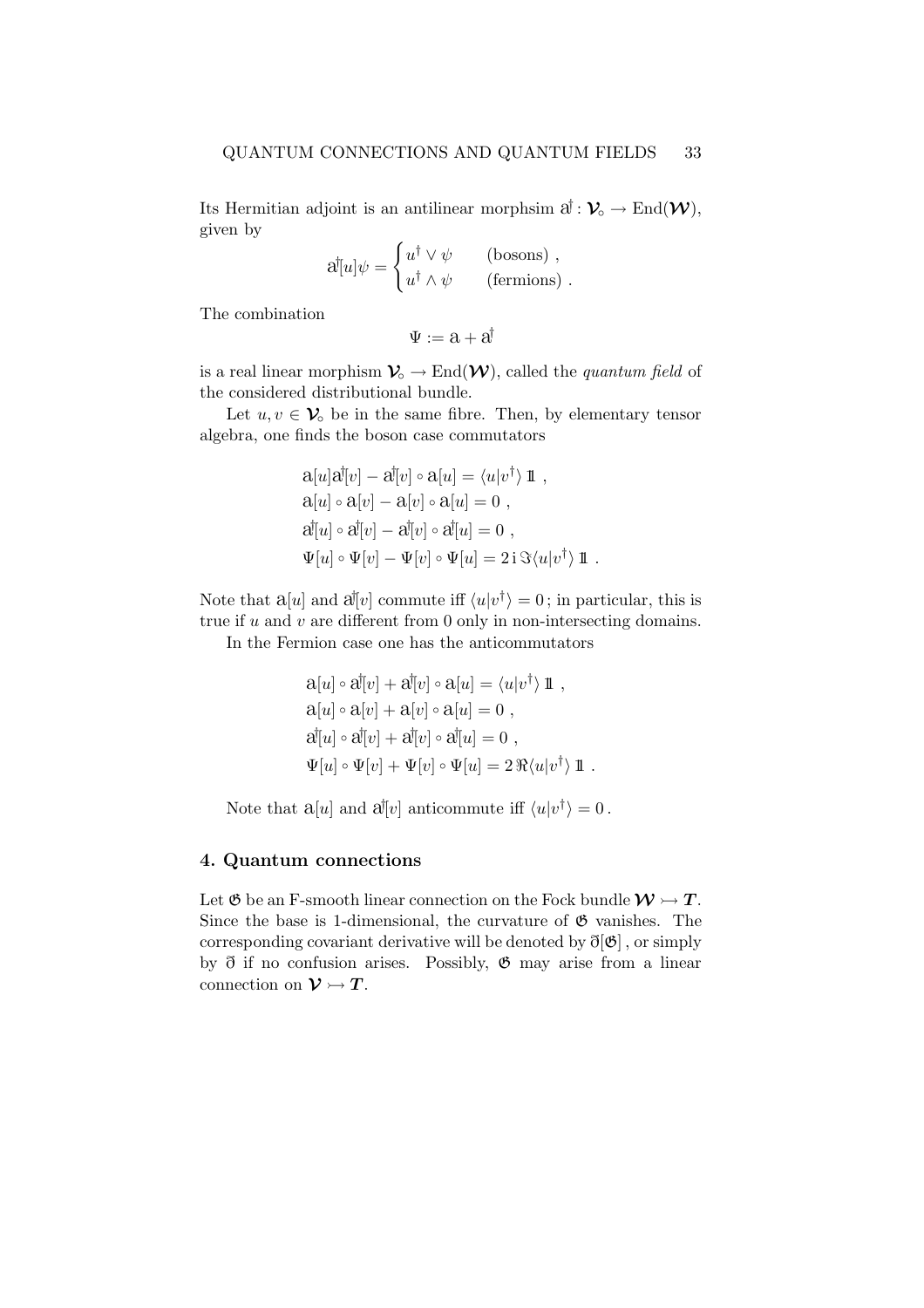Given an F-smooth linear trivialization  $(t, Y) : \mathcal{W} \to T \times \mathcal{Y}$ , for any F-smooth section  $\psi : \mathbf{T} \to \mathcal{W}$  one has the trivialization expression

$$
(\eth \psi)^{\mathsf{Y}} = \partial(\psi^{\mathsf{Y}}) - \mathfrak{G}^{\mathsf{Y}}_{\mathsf{Y}} \psi^{\mathsf{Y}} ,
$$

where  $\psi^{\mathsf{Y}} := \mathsf{Y} \circ \psi : \mathbf{T} \to \mathbf{Y}$  and the like, and

$$
\mathfrak{G}^\mathsf{Y}_\mathsf{Y}:\mathrm{T}\boldsymbol{T}\to\mathrm{End}(\boldsymbol{\mathcal{Y}})
$$

is the Y-expression of  $\mathfrak{G} : \mathcal{W} \to J\mathcal{W}$ . If  $(t, Y') : \mathcal{V} \to T \times \mathcal{Y}'$  is another trivialization, then I denote the transition map by

$$
\mathcal{A}_{Y}^{Y'} := (t, Y') \circ (t, Y)^{-1} : T \times \mathcal{Y} \to T \times \mathcal{Y}' ,
$$
  
or 
$$
\mathcal{A}_{Y}^{Y'}(t) = Y' \circ Y_t^{-1} : \mathcal{Y} \to \mathcal{Y}' .
$$

In particular the connection  $\mathfrak G$  itself, being flat, determines a bundle trivialization  $(t, G) : \mathcal{V} \to T \times \mathcal{G}$ , characterized by  $\mathfrak{G}^{\mathsf{G}}_{\mathsf{G}} = 0 \in$  $\text{End}(\mathcal{G})$ . Thus

$$
\mathfrak{G}^{\mathsf{Y}}_{\gamma} = (\partial \mathcal{A}^{\mathsf{Y}}_{\mathsf{G}}) \mathcal{A}^{\mathsf{G}}_{\gamma} = -\mathcal{A}^{\mathsf{Y}}_{\mathsf{G}} \partial \mathcal{A}^{\mathsf{G}}_{\gamma}.
$$

DEFINITION 4.1. A quantum connection is an F-smooth linear connection on a Fock bundle  $\mathcal{W} \rightarrow \mathcal{T}$ , such that parallel transport along  $T$  determines continuous isomorphisms among the fibres.

Namely, if  $\mathfrak{G}$  is a quantum connection, then for each  $t, t' \in \mathbf{T}$  one has an isomorphism

$$
\mathcal{G}_{(t',t)}: \boldsymbol{\mathcal{W}}_t \rightarrow \boldsymbol{\mathcal{W}}_{t'} \ ;
$$

this family of isomorphisms fulfils the natural group properties

$$
(\mathcal{G}_{(t',t)})^{-1} = \mathcal{G}_{(t,t')} , \quad \mathcal{G}_{(t'',t')} \circ \mathcal{G}_{(t',t)} = \mathcal{G}_{(t'',t)} , \quad \mathcal{G}_{(t,t)} = 1 \, .
$$

and a section  $\psi : \mathbf{T} \to \mathbf{W}$  is parallely transported, namely  $\psi(t') =$  $\mathcal{G}_{(t',t)}\,\psi(t)$ , if and only if it is covariantly constant, that is  $\eth\psi=0$ . With regard to the trivialization of  $W \rightarrow T$  determined by  $\mathfrak{G}$ , observe that the space of covariantly constant states can be identified with any fibre  $\mathcal{W}_t$ ,  $t \in T$ ; but there is no distinguished choice of such reference fibre.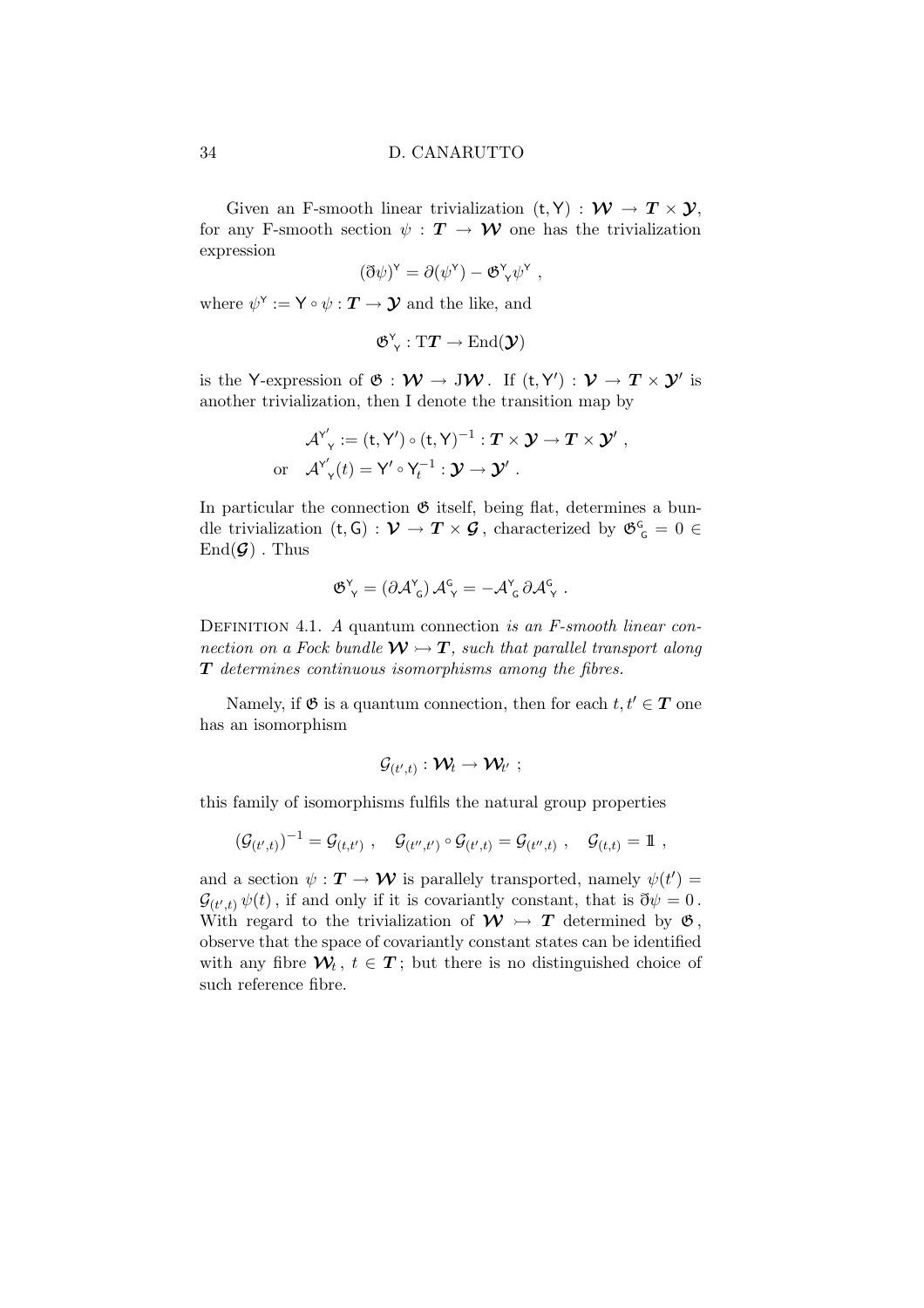A quantum connection yields a dual connection on the bundle  $\mathcal{W}_{\circ} \to T$  of test elements, generated by  $\mathcal{V}_{\circ}$ : a covariantly constant section  $u: \mathbf{T} \to \mathbf{W}$  fulfills  $u(t') = u(t) \circ \mathcal{G}_{(t,t')}$ , namely the contraction between covariantly constant sections is constant. Possibly, this may extend to an *adjoint* connection on  $W^*$ .

The two basic ingredients of a quantum field theory are the free particle states and the interactions. Free particle states are described as sections  $T \to W$  which are covariantly constant relatively to a free-field connection  $\underline{\mathfrak{G}}$  induced by a connection  $\underline{\mathfrak{G}}^1$  on  $\mathcal{W}^1 \equiv \mathcal{V}$ . Then, the free-field connection transport preserves the particle number.

Interactions are described by a section

$$
\mathfrak{I}: \boldsymbol{T} \to \mathrm{T}^* \boldsymbol{T} \underset{\boldsymbol{T}}{\otimes} \mathrm{End}(\boldsymbol{\mathcal{V}}) ,
$$

namely one has an *interaction connection*  $\mathfrak{G} := \mathfrak{G} + \mathfrak{I}$  which describes the full dynamics of the particle system under consideration. Typically, I changes the particle number and mixes different types of particles. Its nature and existence pose complex questions, which won't be addressed in detail in this paper.

In a typical QFT setting one has, besides the free-field and the interaction connections, a further linear connection  $\mathfrak{Y}$  on  $\mathcal{W} \rightarrow \mathcal{T}$ . In the time-map  $t : M \to T$  scheme, for example, this is related to the flux associated with the vector field orthogonal to the fixed time hypersurfaces; for an inertial observer in flat spacetime, this is just the distinguished family of isomorphisms among space slices at different times. In general, it can be thought of as associated with the choice of some suitable charts on the underlying classical bundles.

Consider the parallel transports, among the fibres of  $W \rightarrow T$ , determined by the above connections  $\mathfrak{Y}, \mathfrak{G}$  and  $\mathfrak{G}$ . These will be respectively indicated by  $\mathcal{Y}, \mathcal{G}, \mathcal{G}$ . Namely, for each  $t, t' \in \mathcal{T}$  one has linear maps

$$
\mathcal{Y}_{(t',t)} \, , \, \underline{\mathcal{G}}_{(t',t)} \, , \, \mathcal{G}_{(t',t)} : \boldsymbol{\mathcal{W}}_t \to \boldsymbol{\mathcal{W}}_{t'} \,\, ,
$$

fulfilling the natural group properties. The maps  $\underline{\mathcal{G}}_{(t',t)}$  and  $\mathcal{G}_{(t',t)}$ , restricted to the appropriate Hilbert subspaces, will turn out to be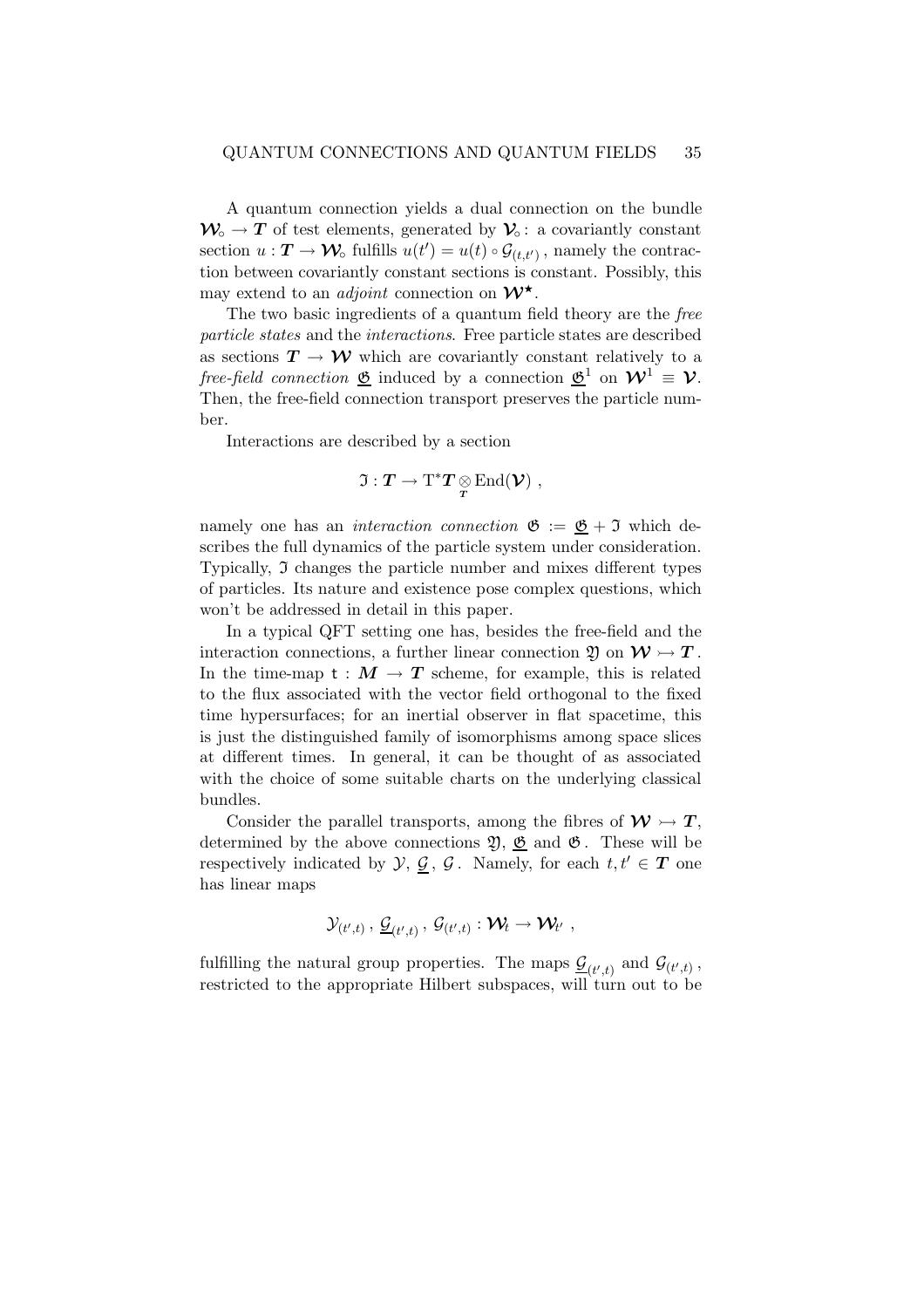unitary (i.e. isometries). In general, this is *not* true for  $\mathcal{Y}$ , but for the flat inertial case.

The three quantum connections  $\mathfrak{Y}, \mathfrak{G}$  and  $\mathfrak{G}$  respectively determine trivializations

$$
(t,Y):\mathcal{W}\rightarrow \boldsymbol{T}\times \mathcal{Y}\;,\quad (t,\underline{G}):\mathcal{W}\rightarrow \boldsymbol{T}\times \underline{\boldsymbol{\mathcal{G}}}\;,\quad (t,G):\mathcal{W}\rightarrow \boldsymbol{T}\times \boldsymbol{\mathcal{G}}\;.
$$

In order to recover the traditional quantum mechanical pictures in the curved spacetime case, it is convenient to fix an element  $t_0 \in$ **T**. Then, using  $\mathcal{Y} \equiv \mathcal{W}_{t_0}$  as the fibre type, one obtains bundle trivializations

$$
({\mathsf t},{\mathsf Y}),\ ({\mathsf t},\underline{\mathsf G}),\ ({\mathsf t},{\mathsf G}):{\boldsymbol{\mathcal W}}\to{\boldsymbol{T}}\times{\boldsymbol{\mathcal Y}}\ ,
$$

where

$$
\mathsf{Y}(\psi_t) := \mathcal{Y}_{(t_0,t)}(\psi_t) \; , \quad \psi_t \in \mathcal{V}_t \; , \quad t \in \mathcal{T} \; ,
$$

and the like. Moreover, some notations can be simplified by setting

$$
\mathcal{Y}_t := \mathcal{Y}_{(t,t_0)}
$$
 i.e.  $Y_t = (\mathcal{Y}_t)^{-1} = \mathcal{Y}_{(t_0,t)}$ 

and the like, where  $Y_t$  denotes the restriction of Y to  $\mathcal{W}_t$ .

## 5. Quantum pictures

A section  $\psi : T \to V$  is said to represent a 'quantum history' if it is G-constant, namely if  $G \circ \psi = constant$ , or, still equivalently, if it is parallely transported through  $\mathcal{G}_t$ , that is

$$
\psi(t) = \mathcal{G}_t \psi_0 , \quad \psi_0 := \psi(t_0) \in \mathcal{V}_{t_0} .
$$

A  $\mathfrak{G}\text{-constant}\psi$  can be characterized by the map

$$
\psi_{\rm S}: \mathbf{T} \to \mathbf{Y}: t \mapsto \psi_{\rm S}(t) := \mathsf{Y}\big(\psi(t)\big) = \mathcal{Y}_t^{-1} \circ \mathcal{G}_t(\psi_0) \ .
$$

This 'time dependent state vector' describes the quantum history in the Schrödinger picture. In this picture, a physical observable is represented by some operator  $A_{\text{\tiny S}}\equiv A_0\in\text{End}(\mathcal{W}_{t_0})$  ; a measurement made at time  $t \in T$  is represented by  $A_s \psi_s(t)$ . One says that state vectors are time-dependent, while operators representing observables are time-independent.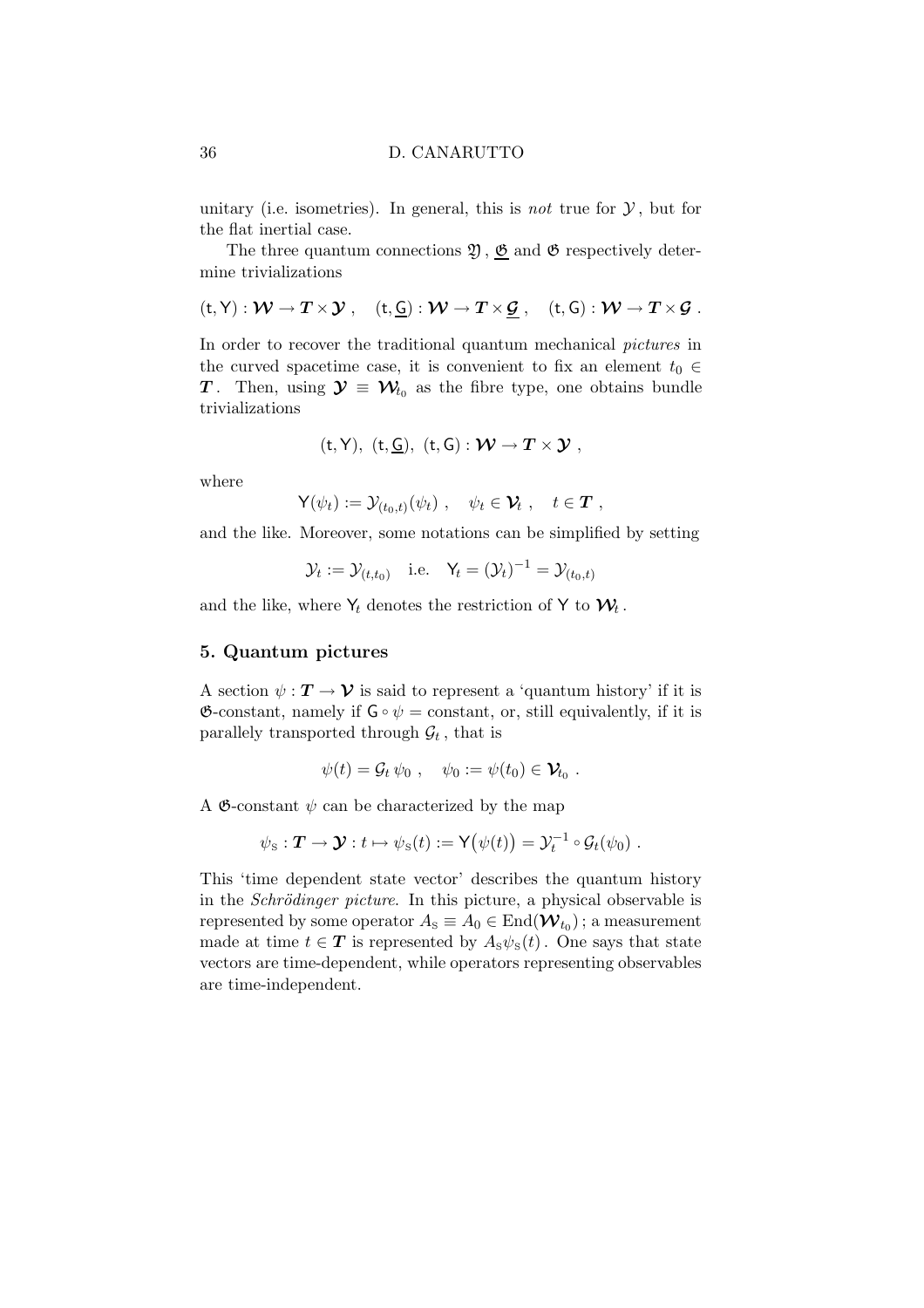The converse is true in the Heisenberg picture: now the state vector is the time-independent object  $\psi_{\text{H}} \equiv \psi_0 := \mathsf{G}(\psi(t))$  (in other terms, quantum histories are represented by their value at  $t_0$ ). One introduces the 'time-dependent operator'

$$
A_{\mathrm{H}}: \mathbf{T} \to \mathrm{End}(\mathbf{\mathcal{Y}}): t \mapsto A_{\mathrm{H}}(t) := \mathcal{G}_t^{-1} \circ \mathcal{Y}_t \circ A_0 \circ \mathcal{Y}_t^{-1} \circ \mathcal{G}_t.
$$

Let  $u_0 \in (\mathcal{W}_0)_{t_0} \equiv \mathcal{Y}_0$  and set  $u_{\mathrm{S}} : \mathcal{T} \to : t \mapsto u_{\mathrm{S}}(t) := u_0 \circ \mathcal{G}_t^{-1} \circ \mathcal{Y}_t$ ; then

$$
\langle u_{\rm H} | A_{\rm H}(t)\psi_{\rm H}\rangle = \langle u_{\rm S}(t) | A_{\rm S}\psi_{\rm S}(t)\rangle.
$$

One can consider other pictures, such as for example an interaction picture, where both state vectors and operators are timedependent:

$$
\psi_{I}: \mathbf{T} \to \mathbf{y}: t \mapsto \psi_{I}(t) := \underline{\mathcal{G}}_{t}^{-1} \circ \mathcal{G}_{t}(\psi_{0}),
$$
  
\n
$$
A_{I}: \mathbf{T} \to \text{End}(\mathbf{y}): t \mapsto A_{I}(t) := \underline{\mathcal{G}}_{t}^{-1} \circ \mathcal{Y}_{t} \circ A_{0} \circ \mathcal{Y}_{t}^{-1} \circ \underline{\mathcal{G}}_{t},
$$
  
\nwith  $\psi_{0} \in \mathbf{W}_{t_{0}} \equiv \mathbf{y}, \quad A_{0} \in \text{End}(\mathbf{Y})$ .

Here, one could say that state vectors carry the time-dependency generated by interactions, while the time-dependency of operators comes from the free-field transport.

The Schrödinger and Heisenberg pictures arise from intertwining the transports  $\mathcal G$  and  $\mathcal Y$ . Similar pictures are obtained by replacing  $\mathcal Y$  with  $\mathcal G$ : time dependence now comes from comparing the full interaction transport  $G$  with the free-field transport  $G$ . Consider the map

$$
\mathcal{U}: \mathbf{T} \to \mathrm{End}(\mathbf{\mathcal{Y}}): t \mapsto \mathcal{U}_t := \underline{\mathcal{G}}_t^{-1} \circ \mathcal{G}_t \equiv \underline{\mathsf{G}} \circ \mathcal{G}_t \equiv \mathcal{A}_{\mathsf{G}}^{\mathsf{G}}(t) .
$$

Then one has the modified Schrödinger and Heisenberg pictures

$$
\psi_{\mathcal{S}} : \mathbf{T} \to \mathbf{y} : t \mapsto \psi_{\mathcal{S}}(t) := \mathcal{U}_t(\psi_0) , \quad A_{\mathcal{S}} = A_0 \in \text{End}(\mathbf{y}) ,
$$
  

$$
\psi_{\mathcal{H}} := \psi_0 \in \mathbf{y} , \quad A_{\mathcal{H}} : \mathbf{T} \to \text{End}(\mathbf{y}) : t \mapsto A_{\mathcal{H}}(t) := \mathcal{U}_t^{-1} \circ A_0 \circ \mathcal{U}_t
$$

.

On the other hand, consider a section  $Z: T \to \text{End}(\mathcal{W})$ . Define maps  $\underline{Z}_{t_0}$ ,  $Z_{t_0} : \mathbf{T} \to \text{End}(\mathbf{\mathcal{Y}})$  by

$$
\underline{Z}_{t_0}(t) := \underline{\mathcal{G}}_t^{-1} \circ Z(t) \circ \underline{\mathcal{G}}_t , \quad Z_{t_0}(t) := \mathcal{G}_t^{-1} \circ Z(t) \circ \mathcal{G}_t ,
$$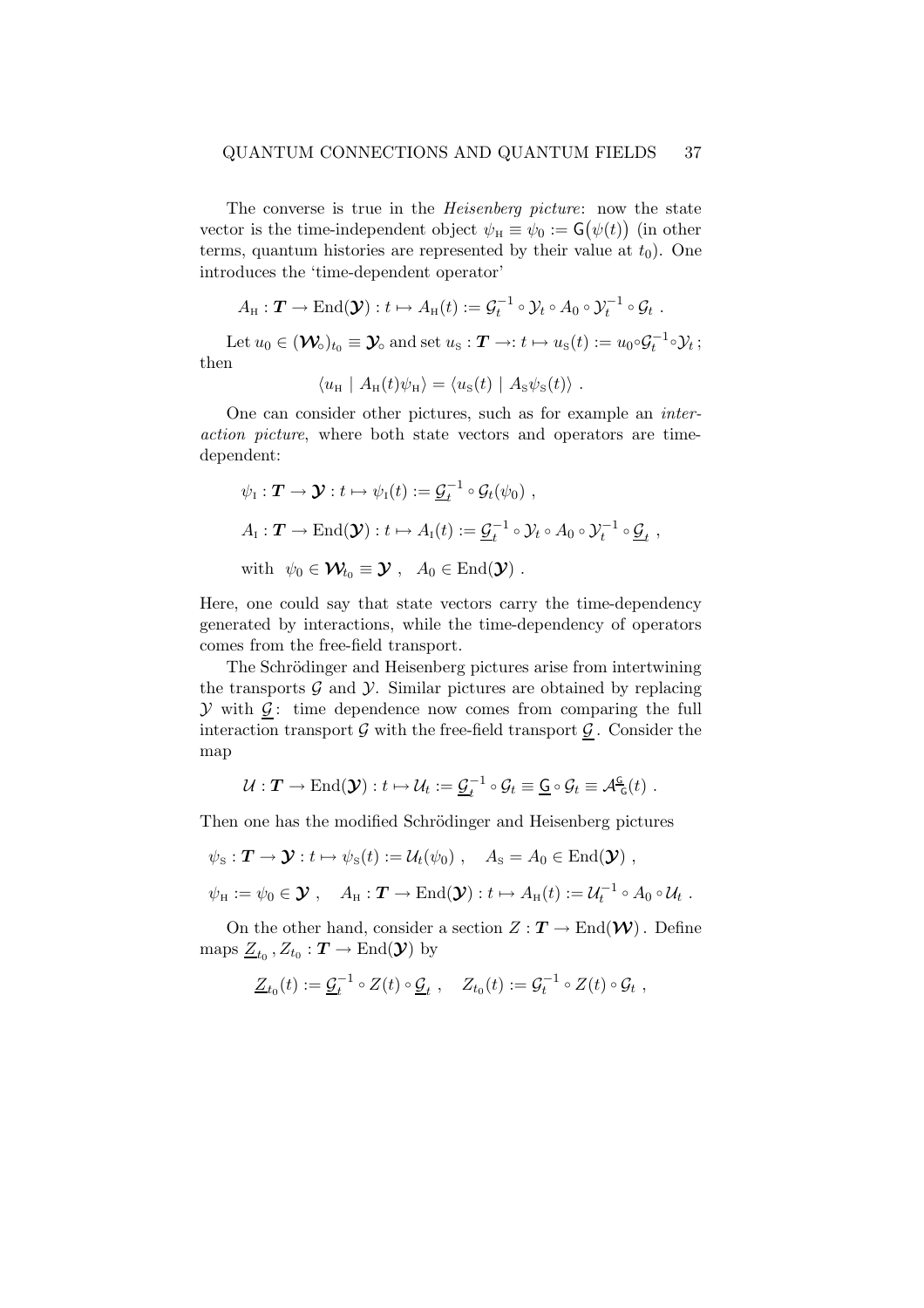so that  $Z_{t_0}(t) = U_t^{-1} \circ \underline{Z}_{t_0}(t) \circ U_t$  (if  $\underline{Z}_{t_0}$  is constant in time, then it can be seen as a "Schrödinger picture" operator, and  $Z_{t_0}$  is its corresponding "Heisenberg picture" operator). Moreover

$$
Z_{t_0}(t)\psi_0 = \mathcal{G}_{(t_0,t)} \circ Z(t) \circ \mathcal{G}_{(t,t_0)}\psi_0 = \mathcal{G}_{(t_0,t)}(Z(t)\psi_t) .
$$

PROPOSITION 5.1. The map  $\mathcal{U}: \mathbf{T} \to \text{End}(\mathbf{\mathcal{Y}}): t \mapsto \mathcal{U}_t := \underline{\mathsf{G}} \circ \mathcal{G}_t$ fulfils

$$
\partial \mathcal{U} - \mathfrak{I}^{\underline{\mathsf{G}}}_{\underline{\mathsf{G}}} \circ \mathcal{U} = 0 \ .
$$

*Proof.* For  $\psi_0 \in \mathcal{Y}$  the section  $\psi : \mathcal{T} \to \mathcal{W}$  given by  $\psi(t) := \mathcal{G}_t(\psi_0)$ fulfils  $\eth \psi = 0$  and  $\psi^{\underline{\mathsf{G}}} = \mathcal{U}\psi_0$ . Thus  $0 = (\eth \psi)^{\underline{\mathsf{G}}} = \partial(\psi^{\underline{\mathsf{G}}}) - \mathcal{J}^{\underline{\mathsf{G}}}_{\underline{\mathsf{G}}}\psi^{\underline{\mathsf{G}}} =$  $(\partial \mathcal{U})\psi_0 - \Im \frac{\mathcal{G}}{\mathcal{Q}} \mathcal{U}\psi_0 = (\partial \mathcal{U} - \Im \frac{\mathcal{G}}{\mathcal{Q}} \circ \mathcal{U})\psi_0.$  $\Box$ 

Besides the 'reference time'  $t_0$ , fix any two other times  $t_1, t_2 \in T$ ,  $t_1 < t_2$ , to be regarded as 'initial' and 'final' times, respectively; namely, one considers the system's evolution from an 'initial' to a 'final' state (usually, one takes the limits  $t_1 \rightarrow -\infty$  and  $t_2 \rightarrow \infty$ ). Let  $\zeta : T \to W$  be constant relatively to the free-field connection  $\underline{\mathfrak{G}}$ , namely  $\zeta(t') = \underline{\mathcal{G}}_{(t',t)} \zeta(t)$ ,  $t, t' \in \mathbf{T}$ . Set

$$
|\zeta\rangle_{\text{in}} \equiv \zeta_{\text{in}} \equiv \zeta_{t_1} := \mathcal{G}_{(t_0, t_1)}\zeta(t_1) \in \mathcal{Y},
$$
  

$$
|\zeta\rangle_{\text{out}} \equiv \zeta_{\text{out}} \equiv \zeta_{t_2} := \mathcal{G}_{(t_0, t_2)}\zeta(t_2) \in \mathcal{Y}.
$$

The idea behind this definition is that e.g.  $\zeta$ <sub>in</sub> represents, in the reference space  $\mathcal{Y}$ , the state of a system which, at time  $t_1$ , was in the same state as  $\zeta(t_1)$ ; namely,  $\zeta$ <sub>in</sub> is the element in  $\mathbfcal{Y}$  corresponding to the section  $t \mapsto \mathcal{G}_{(t,t_1)}(\zeta(t_1))$ , which is parallely transported relatively to the full interaction connection. Similarly, if  $Z : T \to \text{End}(\mathcal{W})$  is  $\underline{\mathfrak{G}}$ -constant, then one defines  $Z_{\text{in}}$  and  $Z_{\text{out}}$  by  $Z_{\text{in}} \equiv Z_{t_1} := \mathcal{G}_{(t_0,t_1)}$  $Z(t_1) \circ \mathcal{G}_{(t_1,t_0)} \in \mathcal{O}_{t_0}$  and the like.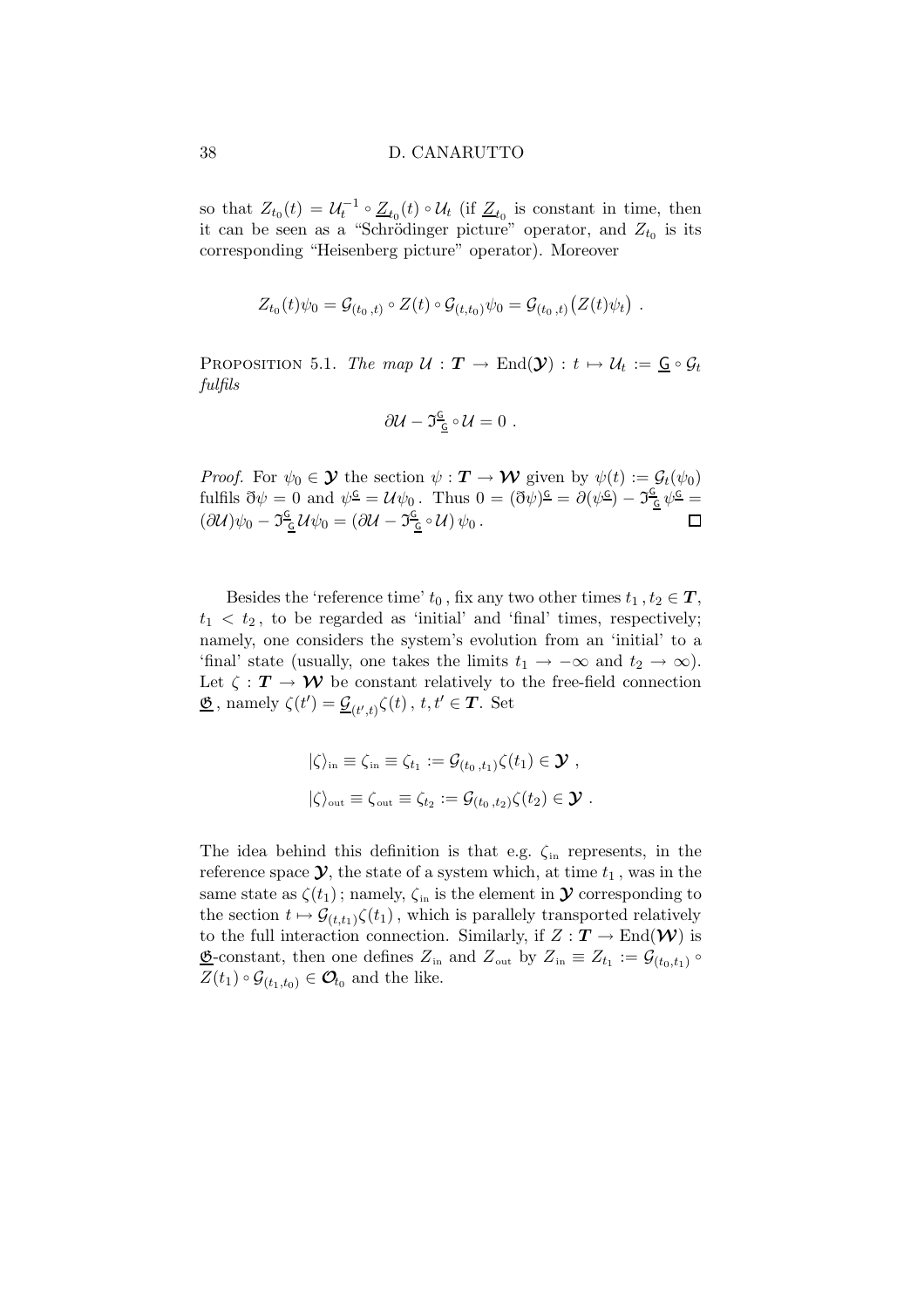#### 6. Quantum free fields

The fibred morphims  $a, a, \' \Psi : \mathcal{V} \to \text{End}(\mathcal{W})$  introduced in §3 can be seen as sections

$$
a: T \to \mathcal{V} \underset{T}{\otimes} \text{End}(\mathcal{W}) ,
$$
  

$$
a^{\dagger}: T \to \overline{\mathcal{V}} \underset{T}{\otimes} \text{End}(\mathcal{W}) ,
$$
  

$$
\Psi := a + a^{\dagger}: T \to (\mathcal{V} \underset{T}{\oplus} \overline{\mathcal{V}}) \text{ tenT End}(\mathcal{W}) .
$$

The usual notion of quantum field<sup>1</sup> is rather that of a distribution valued into the operators of a fixed configuration space, and can be recovered by chosing some  $t_0 \in T$  as a reference time, and using the same fibre type  $\mathcal{Y} \equiv \mathcal{W}_{t_0}$  for all trivializations.

DEFINITION 6.1. Let  $t_1 \in T$ ; the free fields relative to  $t_1$  are the sections

$$
\underline{\mathrm{a}}_{t_1}\,,\,\underline{\mathrm{a}}_{t_1}^\dagger\,,\,\underline{\Psi}_{t_1}: \boldsymbol{T} \to (\boldsymbol{\mathcal{V}} \oplus \bar{\boldsymbol{\mathcal{V}}}) \otimes \, \mathrm{End}(\boldsymbol{\mathcal{Y}})
$$

given by

$$
\underline{\mathbf{a}}_{t_1}[u_t] := \mathcal{G}_{(t_0,t_1)} \circ \mathbf{a}[u_t \circ \underline{\mathcal{G}}_{(t,t_1)}] \circ \mathcal{G}_{(t_1,t_0)}, \quad u_t \in \mathcal{V}^1_{\circ},
$$

and the like.

One may say that  $\underline{a}_{t_1}[u_t]$  (resp.  $\underline{d}_{t_1}^{\dagger}[u_t]$ ) annihilates (resp. creates) a particle at time  $t_1$ , the particle's state being specified at time  $t$ and transported to time  $t_1$  through the free-field connection. So if  $\psi_0 \in \mathcal{W}_{t_0} \equiv \mathcal{Y}$  then

$$
\begin{aligned}\n\frac{\mathbf{a}_{t_1}[u_t]\psi_0 &= \mathcal{G}_{(t_0,t_1)}(u_{t_1}|\psi_{t_1}), \\
\text{with} \quad u_{t_1} &:= u_t \circ \underline{\mathcal{G}}_{(t,t_1)}, \quad \psi_{t_1} &:= \mathcal{G}_{(t_1,t_0)}\psi_0 \;,\n\end{aligned}
$$

is the element in  $\mathcal Y$  which represents the Heisenberg-picture state  $\psi_0$  with a particle annihilated at time  $t_1$ . In particular one writes  $\underline{a} \equiv \underline{a}_{t_0}$  and the like, getting

$$
\underline{\mathbf{a}}[u_t] \equiv \underline{\mathbf{a}}_{t_0}[u_t] := \mathbf{a}[\underline{\mathcal{G}}^*_{(t,t_0)}u_t] = \underline{\mathcal{G}}_{(t_0,t)} \circ \mathbf{a}[u_t] \circ \underline{\mathcal{G}}_{(t,t_0)} \in \text{End}(\mathbf{\mathcal{Y}})
$$

<sup>&</sup>lt;sup>1</sup>Note that these objects are actually fixed structures, rather than 'fields' in the standard sense.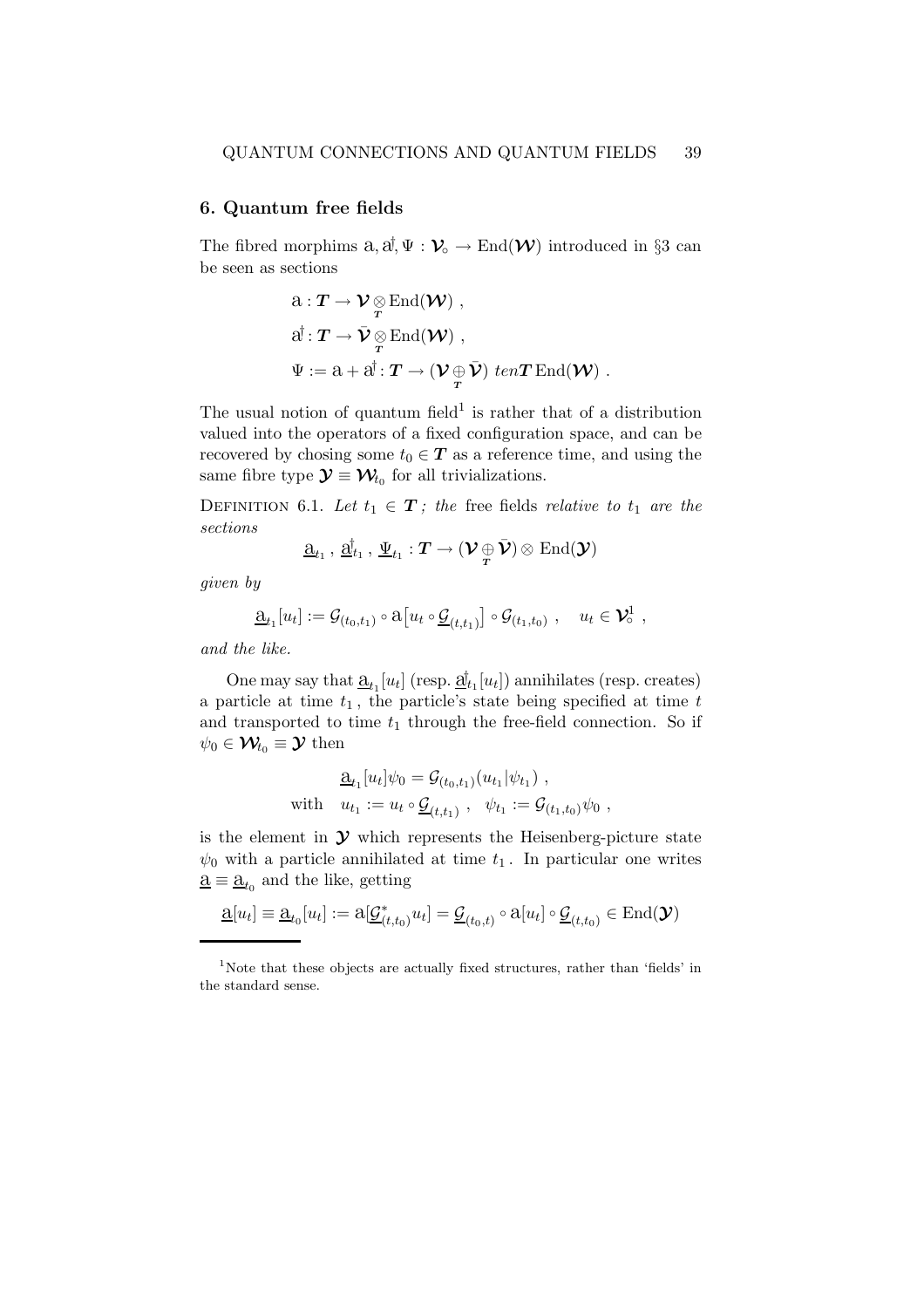and the like. If  $u : T \to V_0$  is a section then, provided that the integral converges,

$$
\underline{\mathbf{a}}_{t_1}[u]:=\int_{\bm{T}}\underline{\mathbf{a}}_{t_1}[u_{\mathsf{t}}]\,\mathrm{d}\mathsf{t}\in \mathrm{End}(\bm{\mathcal{Y}})
$$

and the like.

Viewing  $\underline{a}_{t_1}$  as a section of  $\mathcal{W} \to T$  valued in the vector space  $\mathrm{End}(\mathcal{Y})$  , one sees that it is covariantly transported through the freefield connection (this explains the term 'free field'). In fact, setting  $u_{t_1} := u_t \circ \underline{\mathcal{G}}_{(t,t_1)}$ , one may write (for example)

$$
\underline{\mathbf{a}}_{t_1}[u_t] \equiv \langle u_t | \underline{\mathbf{a}}_{t_1}(t) \rangle = \langle u_{t_1} | \underline{\mathbf{a}}_{t_1}(t_1) \rangle = \langle u_t \underline{\mathbf{G}}_{t_1}(t_1) \rangle =
$$
\n
$$
= \langle u_t | \underline{\mathbf{G}}_{t_1}(t_1) \rangle,
$$

or

$$
\underline{\mathbf{a}}_{t_1}(t) = \underline{\mathcal{G}}_{(t,t_1)} \underline{\mathbf{a}}_{t_1}(t_1) ,
$$

namely  $\underline{\mathbf{a}}_{t_1}$  is a  $\underline{\mathbf{C}}$ -horizontal section. A similar observation holds for  $\underline{\mathbf{a}}_{t_1}^{\dagger}$  and  $ul\Psi_{t_1}$ . When  $t_1, t_2 \in \mathbf{T}$  are chosen, acting as initial and final times for a scattering problem, then  $\underline{\Psi}_{t_1}$  and  $\underline{\Psi}_{t_2}$  correspond to the free fields which are usually denoted as  $\Psi_{\text{in}}$  and  $\Psi_{\text{out}}$ .

PROPOSITION 6.2. If  $t, t' \in T$ ,  $u_t \in (\mathcal{V}_0)_t$ ,  $v_{t'} \in (\mathcal{V}_0)_{t'}$ , then one has the boson case commutators

$$
\underline{\mathbf{a}}_{t_1}[u_t] \circ \underline{\mathbf{a}}_{t_1}^{\dagger}[v_{t'}] - \underline{\mathbf{a}}_{t_1}^{\dagger}[v_{t'}] \circ \underline{\mathbf{a}}_{t_1} \;![u_t] = \left\langle u_t \underline{\mathcal{G}}_{(t,t_1)}, (v_{t'} \underline{\mathcal{G}}_{(t',t_1)})^{\dagger} \right\rangle 1\!\!1,
$$
\n
$$
\underline{\Psi}_{t_1}[u_t] \circ \underline{\Psi}_{t_1}[v_{t'}] - \underline{\Psi}_{t_1}[v_{t'}] \circ \underline{\Psi}_{t_1}[u_t] = 2i \Im \left\langle u_t \underline{\mathcal{G}}_{(t,t_1)}, (v_{t'} \underline{\mathcal{G}}_{(t',t_1)})^{\dagger} \right\rangle 1\!\!1,
$$

and the fermion case anticommutators

$$
\underline{\mathbf{a}}_{t_1}[u_t] \circ \underline{\mathbf{a}}_{t_1}[v_{t'}] + \underline{\mathbf{a}}_{t_1}[v_{t'}] \circ \underline{\mathbf{a}}_{t_1} \;![u_t] = \left\langle u_t \underline{\mathcal{G}}_{(t,t_1)}, (v_{t'} \underline{\mathcal{G}}_{(t',t_1)})^{\dagger} \right\rangle \mathbb{1},
$$
\n
$$
\underline{\Psi}_{t_1}[u_t] \circ \underline{\Psi}_{t_1}[v_{t'}] + \underline{\Psi}_{t_1}[v_{t'}] \circ \underline{\Psi}_{t_1}[u_t] = 2 \Re \left\langle u_t \underline{\mathcal{G}}_{(t,t_1)}, (v_{t'} \underline{\mathcal{G}}_{(t',t_1)})^{\dagger} \right\rangle \mathbb{1},
$$
\nwhere  $\mathbb{1} \equiv \mathbb{1}_{t_0}$  is the identity of  $\mathcal{V}_{t_0}$ .

Proof. It follows from the commuting and anticommuting formulas of §3, after working out the various compositions involved. $\Box$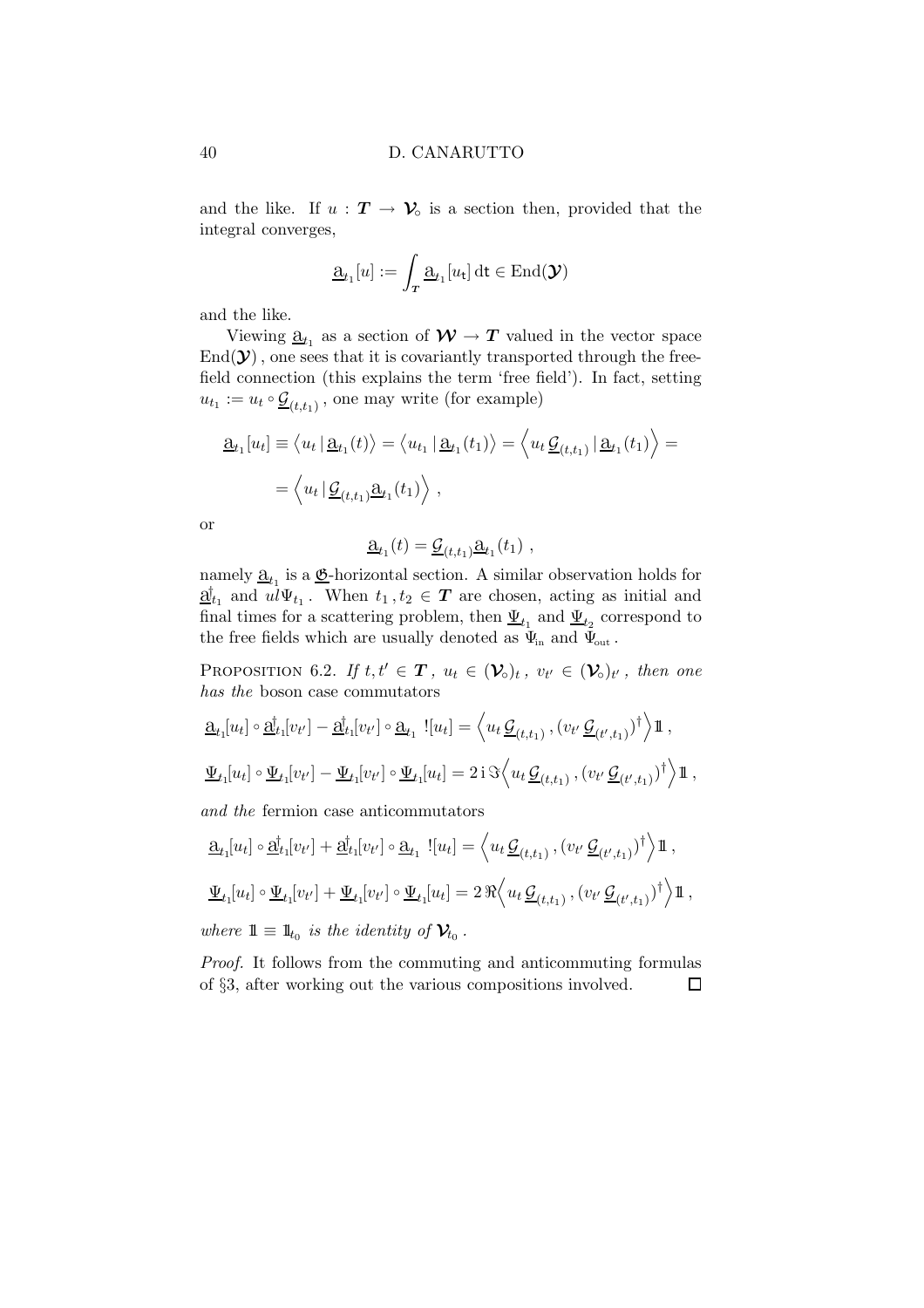REMARK 6.3. In particular, the above commutators (resp. anticommutators) vanish if the supports of the free-field transports of  $u_t$  and  $v_{t'}$  at any given time do not intersect.

One may consider the 'chart expressions'<sup>2</sup>

$$
\underline{\Psi}^{\sf v}\,,\underline{\Psi}^{\sf G}\,,\underline{\Psi}^{\sf G}: \boldsymbol{T}\to (\boldsymbol{\mathcal{Y}}\oplus\bar{\boldsymbol{\mathcal{Y}}})\otimes\, \mathrm{End}(\boldsymbol{\mathcal{Y}})
$$

of the free field  $\underline{\Psi}$ , and the like for  $\underline{\mathfrak{a}}$  and  $\underline{\mathfrak{d}}^{\dagger}$ . Namely, one has

$$
\underline{\Psi}^{\mathsf{Y}}(t)[u_0] \equiv \langle u_0 | \underline{\Psi}^{\mathsf{Y}}(t) \rangle = \underline{\Psi}[u_0 \mathcal{Y}_{(t_0,t)}], \quad t \in \mathbf{T}, \ u_0 \in \mathbf{Y}
$$

and the like (replace  $Y$  with  $G$  or  $G$  in the above formula), and finds

$$
\underline{\Psi}^{\mathsf{v}}(t)[u_0] = \underline{\Psi}[u_0 \mathcal{Y}_{(t_0,t)}] = \underline{\mathcal{G}}_{(t_0,t)} \circ \mathcal{Y}_{(t,t_0)} \circ \Psi[u_0] \circ \mathcal{Y}_{(t_0,t)} \circ \underline{\mathcal{G}}_{(t,t_0)},
$$
  

$$
\underline{\Psi}^{\mathsf{G}}(t)[u_0] = \Psi[u_0 \underline{\mathcal{G}}_{(t_0,t)} \underline{\mathcal{G}}_{(t,t_0)}] = \Psi[u_0] = \text{constant},
$$
  

$$
\underline{\Psi}^{\mathsf{G}}(t)[u_0] = \Psi[u_0 \mathcal{G}_{(t_0,t)} \underline{\mathcal{G}}_{(t,t_0)}] = \Psi[u_0 \ Ucal_{cal}_t^{-1}],
$$

and the like. Of course, the fact that  $\underline{\Psi}^{\underline{c}}$  is constant is just another way of saying that  $\Psi$  is covariantly constant relatively to the free field connection  $\mathfrak{G}$ .

PROPOSITION 6.4. In the boson case one has

$$
\left[\underline{\Psi}^{\mathsf{Y}}(t)[u_0], \underline{\Psi}^{\mathsf{Y}}(t')[v_0]\right] = 2\,\mathrm{i}\,\Im\Big\langle u_0\,\mathcal{A}^{\mathsf{Y}}_{\underline{\mathsf{G}}}(t), \, \big(v_0\,\mathcal{A}^{\mathsf{Y}}_{\underline{\mathsf{G}}}(t')\big)^\dagger\Big\rangle\mathbb{1} \;,
$$
\n
$$
\left[\frac{\partial}{\partial x^0}\underline{\Psi}^{\mathsf{Y}}(t)[u_0], \underline{\Psi}^{\mathsf{Y}}(t')[v_0]\right] = 2\,\mathrm{i}\,\Im\Big\langle u_0\,\frac{\partial}{\partial x^0}\mathcal{A}^{\mathsf{Y}}_{\underline{\mathsf{G}}}(t), \, \big(v_0\,\mathcal{A}^{\mathsf{Y}}_{\underline{\mathsf{G}}}(t')\big)^\dagger\Big\rangle\mathbb{1} \;,
$$

where  $t, t' \in T$ ,  $u^0, v^0 \in \mathcal{Y}_{\circ}$ .

In the fermion case one has

$$
\left\{ \underline{\Psi}^{\mathsf{Y}}(t)[u_0], \underline{\Psi}^{\mathsf{Y}}(t')[v_0] \right\} = 2 \Re \left\langle u_0 \mathcal{A}^{\mathsf{Y}}_{\underline{\mathsf{G}}}(t), (v_0 \mathcal{A}^{\mathsf{Y}}_{\underline{\mathsf{G}}}(t'))^{\dagger} \right\rangle \mathbb{1} ,
$$
  

$$
\left\{ \frac{\partial}{\partial x^0} \underline{\Psi}^{\mathsf{Y}}(t)[u_0], \underline{\Psi}^{\mathsf{Y}}(t')[v_0] \right\} = 2 \Re \left\langle u_0 \frac{\partial}{\partial x^0} \mathcal{A}^{\mathsf{Y}}_{\underline{\mathsf{G}}}(t), (v_0 \mathcal{A}^{\mathsf{Y}}_{\underline{\mathsf{G}}}(t'))^{\dagger} \right\rangle \mathbb{1} ,
$$

*Proof.* The first boson relation follows from  $\underline{\Psi}^{\mathsf{Y}}(t)[u_0] = \Psi[u_0] \mathcal{A}_{\underline{\mathsf{G}}}^{\mathsf{Y}}(t)$ and from the commutation relation for  $\Psi$ ; the second follows by keeping  $t'$  fixed and deriving with respect to time at  $t$ . The argument is similar in the Fermion case.  $\Box$ 

<sup>&</sup>lt;sup>2</sup>Note that the free fields themselves are already defined through  $\underline{G}$  and  $G$ ; these are further compositions with the considered bundle trivializations.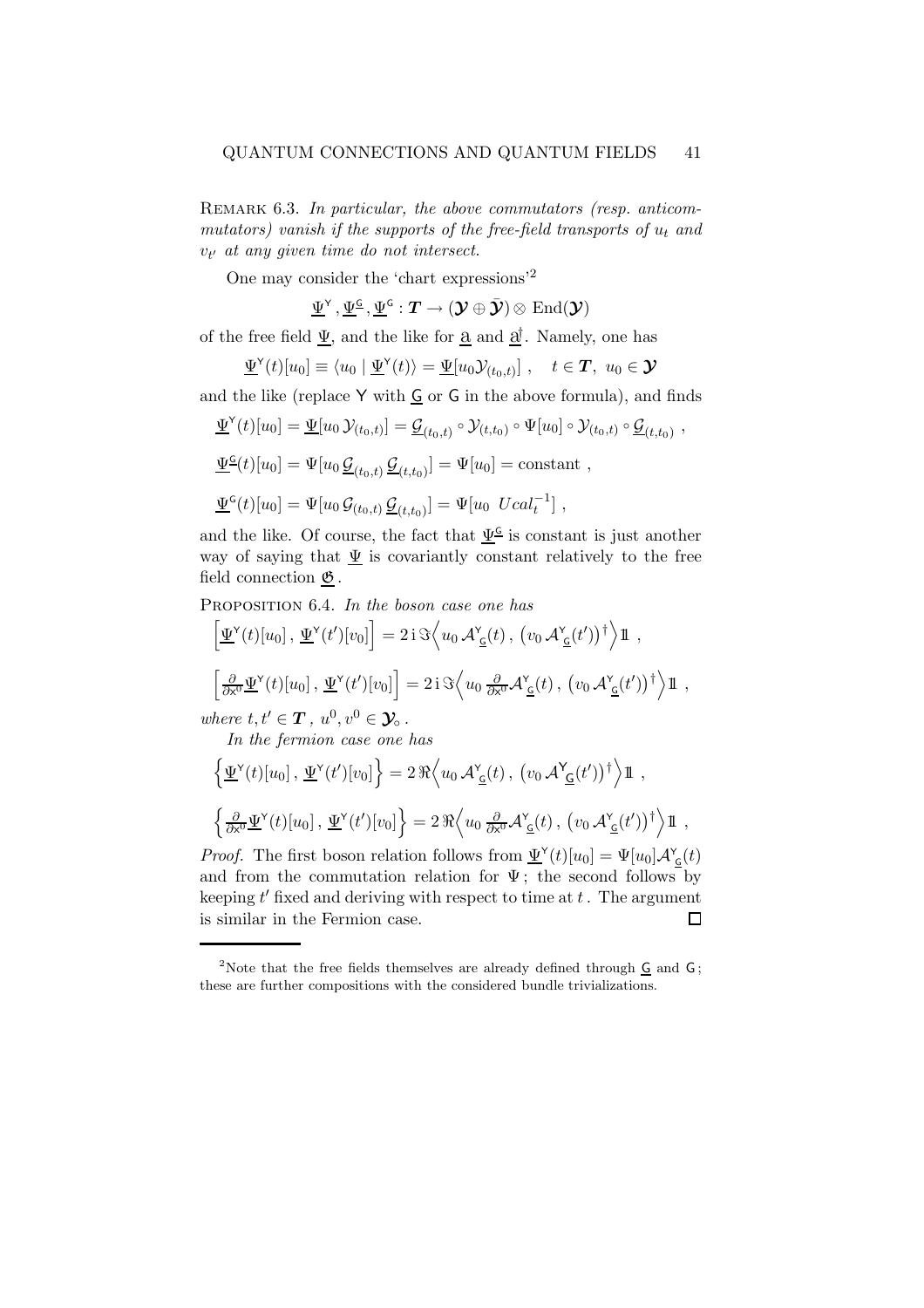## 7. Interpolating fields

Next, one may recover the usual notion of interpolating quantum field. This object is the morphism  $\Psi : \mathcal{V} \to \text{End}(\mathcal{V}_{t_0})$  over  $T$  given by

$$
\Psi[u_t] := \mathcal{G}_{(t_0,t)} \circ \Psi[u_t] \circ \mathcal{G}_{(t,t_0)} = (\Psi[u_t])^{\mathsf{G}}.
$$

Similarly, one has the interpolating fields  $\alpha$  and  $\alpha^{\dagger}$ .

The 'interpolating' qualification refers to the fact that, for any  $t_1 \in T$ , one has

$$
\Psi[u_{t_1}] = \mathcal{G}_{(t_0,t_1)} \circ \Psi[u_{t_1}] \circ \mathcal{G}_{(t_1,t_0)} = \underline{\Psi}_{t_1}[u_{t_1}],
$$

namely  $\Psi$  takes the value  $\underline{\Psi}_{t_1} \in \text{End}(\mathcal{Y})$  at time  $t_1$ . Moreover one finds

$$
\Psi[u_t] = \mathcal{G}_{(t_0,t)} \circ \Psi[u_t] \circ \mathcal{G}_{(t,t_0)} = (\mathcal{U}_t)^{-1} \circ \Psi[u_t] \circ \mathcal{U}_t
$$

and the like.

As for the free-fields, one can consider the 'chart expressions'

$$
\Psi^{\sf Y}\,,\Psi^{\sf G}\,,\Psi^{\sf G}: \boldsymbol{T}\to (\boldsymbol{\mathcal{Y}}\oplus\bar{\boldsymbol{\mathcal{Y}}})\otimes\,\mathrm{End}(\boldsymbol{\mathcal{Y}})
$$

of the interpolating fields seen as sections  $T \to \mathcal{V} \otimes \text{End}(\mathcal{V}_{t_0})$  , where  $\text{End}(\mathcal{V}_{t_0}) \equiv \text{End}(\mathcal{Y})$  is a fixed vector space. One finds

$$
\Psi^{\mathsf{Y}}(t)[u_0] = \Psi[u_0 \mathcal{Y}_{(t_0,t)}] = \mathcal{U}_t^{-1} \circ \Psi^{\mathsf{Y}}(t)[u_0] \circ \mathcal{U}_t ,
$$
  

$$
\Psi^{\mathsf{G}}(t)[u_0] = \Psi[u_0 \underline{\mathcal{G}}_{(t_0,t)}] = \mathcal{U}_t^{-1} \circ \Psi[u_0] \circ \mathcal{U}_t ,
$$
  

$$
\Psi^{\mathsf{G}}(t)[u_0] = \Psi[u_0 \mathcal{G}_{(t_0,t)}] = \mathcal{G}_{(t_0,t)} \circ \Psi[u_0 \mathcal{G}_{(t_0,t)}] \circ \mathcal{G}_{(t,t_0)}
$$

,

and the like for  $a^{\dagger}$  and  $a^{\dagger}$ .

Seeing interpolating field as sections  $T \to (\mathcal{V} \oplus_r \bar{\mathcal{V}}) \otimes \text{End}(\mathcal{Y})$ one may take their covariant derivatives relatively to the various connections. These derivatives can be studied through contractions of the fields with covariantly constant sections  $T \to \mathcal{W}_\circ$ . In particular, the above formula for  $\Psi^{\mathsf{G}}(t)$  shows how the interpolating field Ψ behaves relatively to the free-field connection. <sup>∼</sup>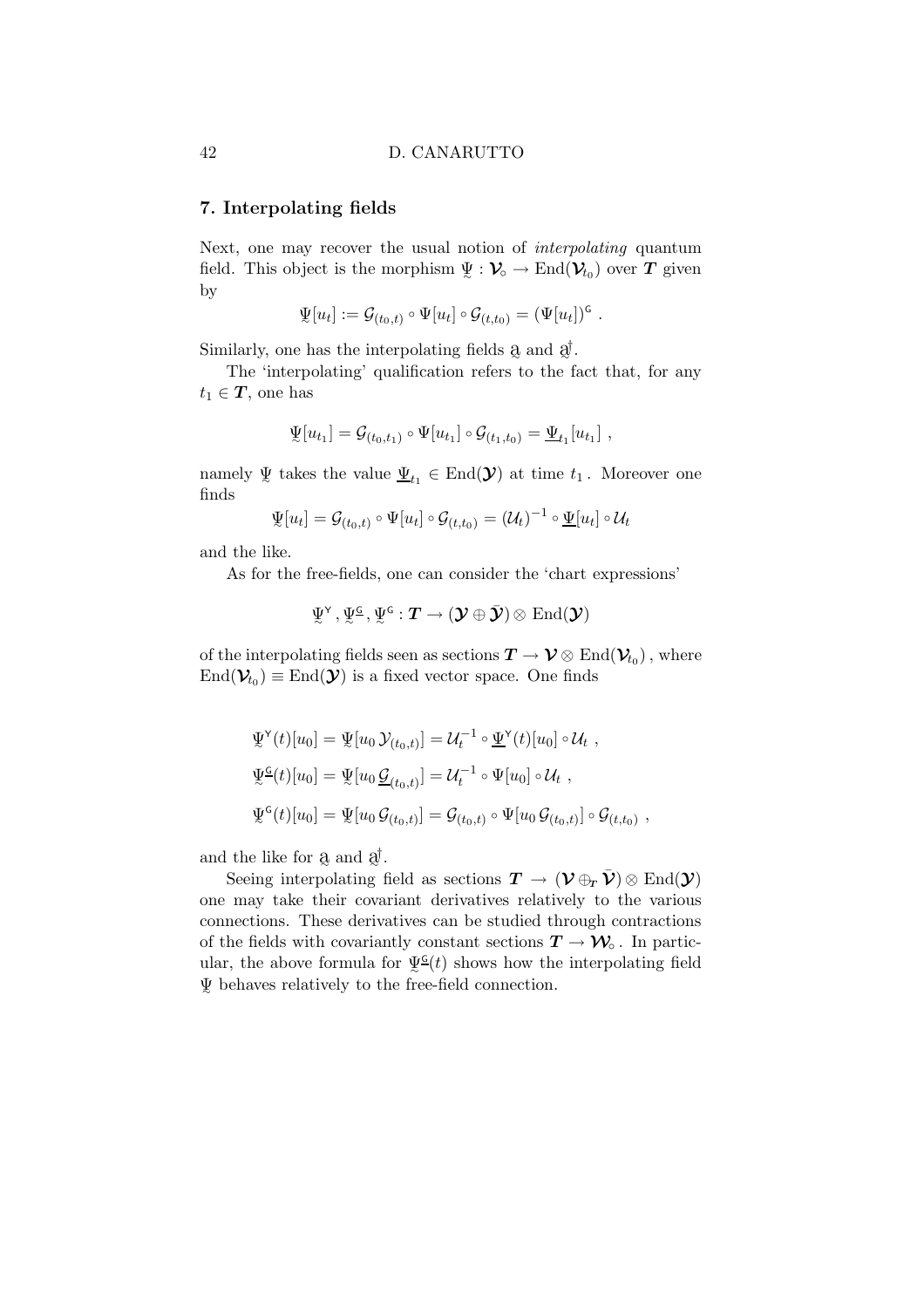PROPOSITION 7.1. One has

$$
\eth[\underline{\mathfrak{G}}]\underline{\Psi}^{\underline{\mathsf{G}}}=\mathcal{U}^{-1}\circ[\Psi,\mathfrak{I}^{\underline{\mathsf{G}}}_{\underline{\mathsf{G}}}] \circ \mathcal{U}\ .
$$

*Proof.* Since  $\overline{\partial}[\underline{\mathfrak{G}}^*](u_0 \underline{\mathcal{G}}_{(t_0,t)}) = 0$  one has

$$
\begin{split}\n\partial[\underline{\mathfrak{G}}]\Psi^{\underline{\mathfrak{G}}}(t)[u_{0}] &\equiv \left\langle \partial[\underline{\mathfrak{G}}]\Psi(t), u_{0}\underline{\mathcal{G}}_{(t_{0},t)} \right\rangle = \partial\left\langle \Psi(t), u_{0}\underline{\mathcal{G}}_{(t_{0},t)} \right\rangle = \\
&= \partial\left(\mathcal{U}_{t}^{-1} \circ \Psi[u_{0}] \circ \mathcal{U}_{t}\right) = \partial\mathcal{U}_{t}^{-1} \circ \Psi[u_{0}] \circ \mathcal{U}_{t} + \mathcal{U}_{t}^{-1} \circ \Psi[u_{0}] \circ \partial\mathcal{U}_{t} = \\
&= -(\mathcal{U}_{t}^{-1} \circ \partial\mathcal{U}_{t} \circ \mathcal{U}_{t}^{-1}) \circ \Psi[u_{0}] \circ \mathcal{U}_{t} + \mathcal{U}_{t}^{-1} \circ \Psi[u_{0}] \circ \partial\mathcal{U}_{t} = \\
&= -\mathcal{U}_{t}^{-1} \circ (\mathcal{I}_{\underline{\mathfrak{S}}}^{\underline{\mathfrak{G}}} \circ \mathcal{U}_{t}) \circ \mathcal{U}_{t}^{-1} \circ \Psi[u_{0}] \circ \mathcal{U}_{t} + \mathcal{U}_{t}^{-1} \circ \Psi[u_{0}] \circ \mathcal{I}_{\underline{\mathfrak{S}}}^{\underline{\mathfrak{S}}} \circ \mathcal{U}_{t} = \\
&= \mathcal{U}_{t}^{-1} \circ \left(-\mathcal{I}_{\underline{\mathfrak{S}}}^{\underline{\mathfrak{S}}} \circ \Psi[u_{0}] + \Psi[u_{0}] \circ \mathcal{I}_{\underline{\mathfrak{S}}}^{\underline{\mathfrak{S}}}\right) \circ \mathcal{U}_{t}\n\end{split}
$$

where the identities  $\partial \mathcal{U} = \mathcal{I}_{\underline{G}}^{\underline{G}} \circ \mathcal{U}$  and  $\partial \mathcal{U} = -\mathcal{U}^{-1} \circ \partial \mathcal{U} \circ \mathcal{U}^{-1}$  (following from  $\partial(\mathcal{U}^{-1} \circ \mathcal{U}) = 0$ ) were used.  $\Box$ 

## 8. In practice...

Let  ${B_{\alpha i}}$ ,  $\alpha \in A$ ,  $1 \leq i \leq n$  be a family of F-smooth sections  $T \to \mathcal{V}$  such that, for each  $t \in T$ ,  $\{B_{\alpha i}(t)\}\)$  constitutes a generalized orthonormal complete set (the index  $i$  is relative to the fibres of  $V \rightarrow E$ , while A is a further index set). The assignment of such a 'generalized frame' determines an F-smooth connection on  $\mathcal{V} \to T$ , characterized by the requirement that each of its elements is covariantly constant. An arbitrary section  $\phi : T \to V$  can be written as

$$
\phi = \phi^{\alpha i} \, \mathsf{B}_{\alpha i} \equiv \sum_{i=1}^{n} \int_{\mathbf{A}} \phi^{\alpha i} \, \mathsf{B}_{\alpha i} \, \mathrm{d}\alpha \ ,
$$

where the integral is to be intended in a generalized sense and the 'components'  $\phi^{\alpha i}$  are sections  $T \to \mathcal{D}_T(E,\mathbb{C} \otimes \mathbb{V}^{-1/2}E)$ . Usually, a free-field connection will be assigned exactly through the choice of a generalized frame.

The definitions of the operators  $a[u]$  and  $d[u]$ , which were given for any test element  $u$ , can be extended by continuity to the case when  $u$  is a more general object, such as a distribution, provided that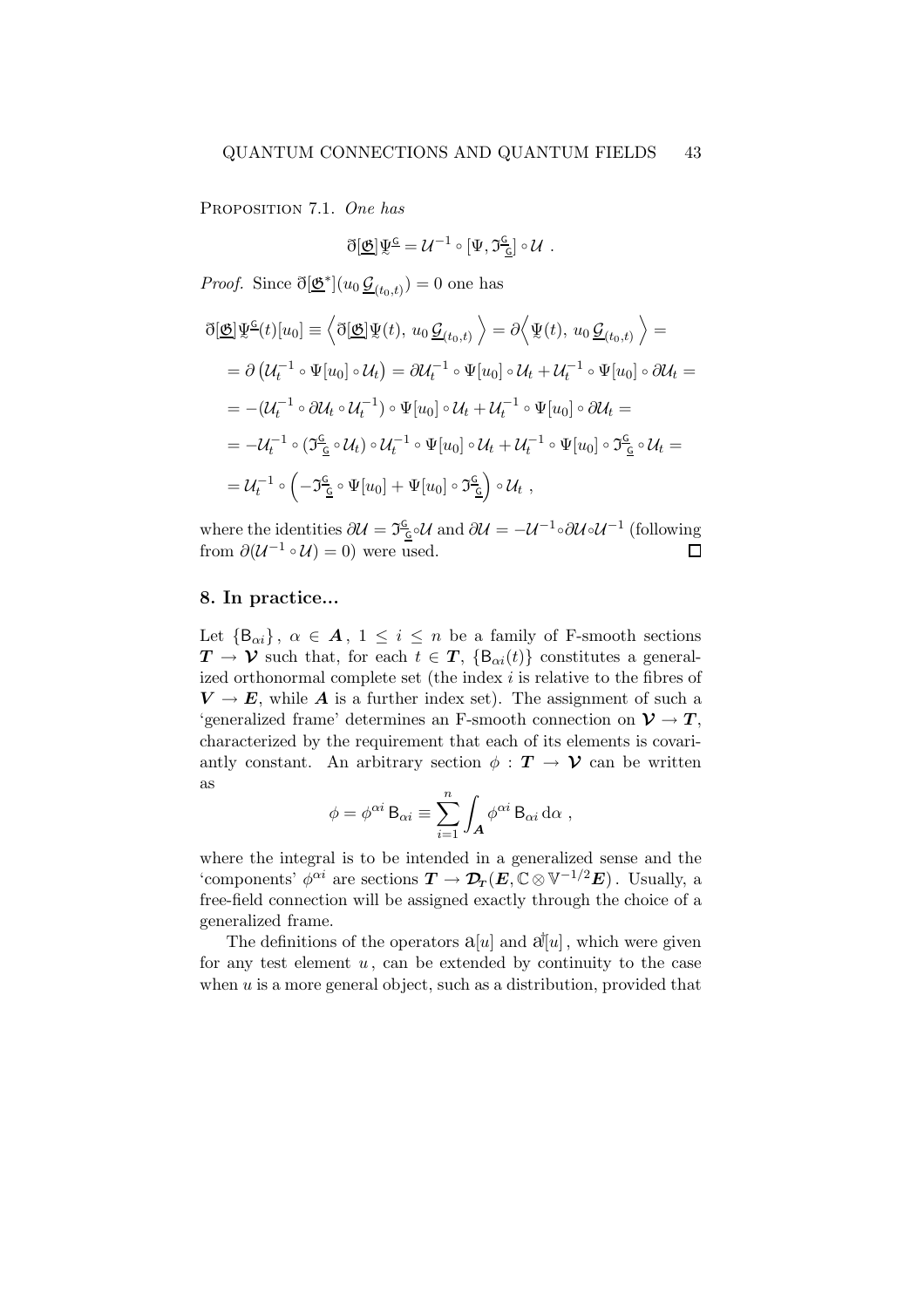the operators' domains are restricted accordingly. In particular, one considers the sets of annihilation and creation operators defined by

$$
a^{\alpha i} := a[B^{\alpha i}], \quad a^{\dagger}_{\alpha i} := a^{\dagger}[B^{\alpha i}],
$$

where  $\{B^{\alpha i}\}\$ is the generalized dual frame:  $\langle B^{\alpha i}, B_{\beta j}\rangle = \delta^\alpha_{\ \beta}\delta^i_{\ j}$ . Thus one writes

$$
\Psi[u] = u_{\alpha A} \mathop{\rm a}\nolimits^{\alpha A} + (u^{\dagger})^{\alpha A} \mathop{\rm d}\nolimits_{\alpha A}^{\dagger} \equiv \sum_{A=1}^{n} \int_{A} \left( u_{\alpha A} \mathop{\rm a}\nolimits^{\alpha A} + (u^{\dagger})^{\alpha A} \mathop{\rm d}\nolimits_{\alpha A}^{\dagger} \right) \mathop{\rm d}\nolimits\alpha \; .
$$

In a typical QFT, particles must be of at least two kinds, classically described by double bundles  $F \to P \to M$  and  $B \to C \to M$ . Here,  $P$  and  $C$  are the 'phase bundles' of the particles (a 'dual' approach is also possible, replacing these with 'spatial position bundles' over  $T$ ). The one-particle state bundles are

$$
\begin{array}{l} \mathcal{F}^1:=\mathcal{D}_\mathit{T}(P,\mathbb{V}^{-1/2}P\otimes F)\rightarrowtail T\ ,\\ \mathcal{B}^1:=\mathcal{D}_\mathit{T}(C,\mathbb{V}^{-1/2}C\otimes B)\rightarrowtail T\ .\end{array}
$$

One then has the Fock bundles

$$
\boldsymbol{\mathcal{F}} := \bigoplus_{p=0}^\infty \boldsymbol{\mathcal{F}}^p \ , \quad \boldsymbol{\mathcal{B}} := \bigoplus_{p=0}^\infty \boldsymbol{\mathcal{B}}^p \ ,
$$

and, correspondingly, one has two kinds of annihilation and creation operators. The total Fock bundle of the theory is defined to be

$$
\boldsymbol{\mathcal{V}}=\overline{\boldsymbol{\mathcal{F}}}\underset{T}{\otimes}\boldsymbol{\mathcal{F}}\underset{T}{\otimes}\overline{\boldsymbol{\mathcal{B}}}\underset{T}{\otimes}\boldsymbol{\mathcal{B}}\ .
$$

Next, I'll describe a (non-completely standard) way in which the ideas described in this paper can be implemented, in practice, on a curved spacetime. This approach is based on the notion of 'detector', which is basically just a time-like submanifold  $T \subset M$ . On an open neighbourhood of  $T$ , one has a time+spacedecomposition determined through the exponential mapping  $(T^{\perp}M)_T \to M$ , where  $(T^{\perp}M)_T \subset (TM)_T$  is the subbundle over T orthogonal to T. If this decomposition turns out to be global (which is certainly the case on flat spacetime), then one can implement a QFT approach where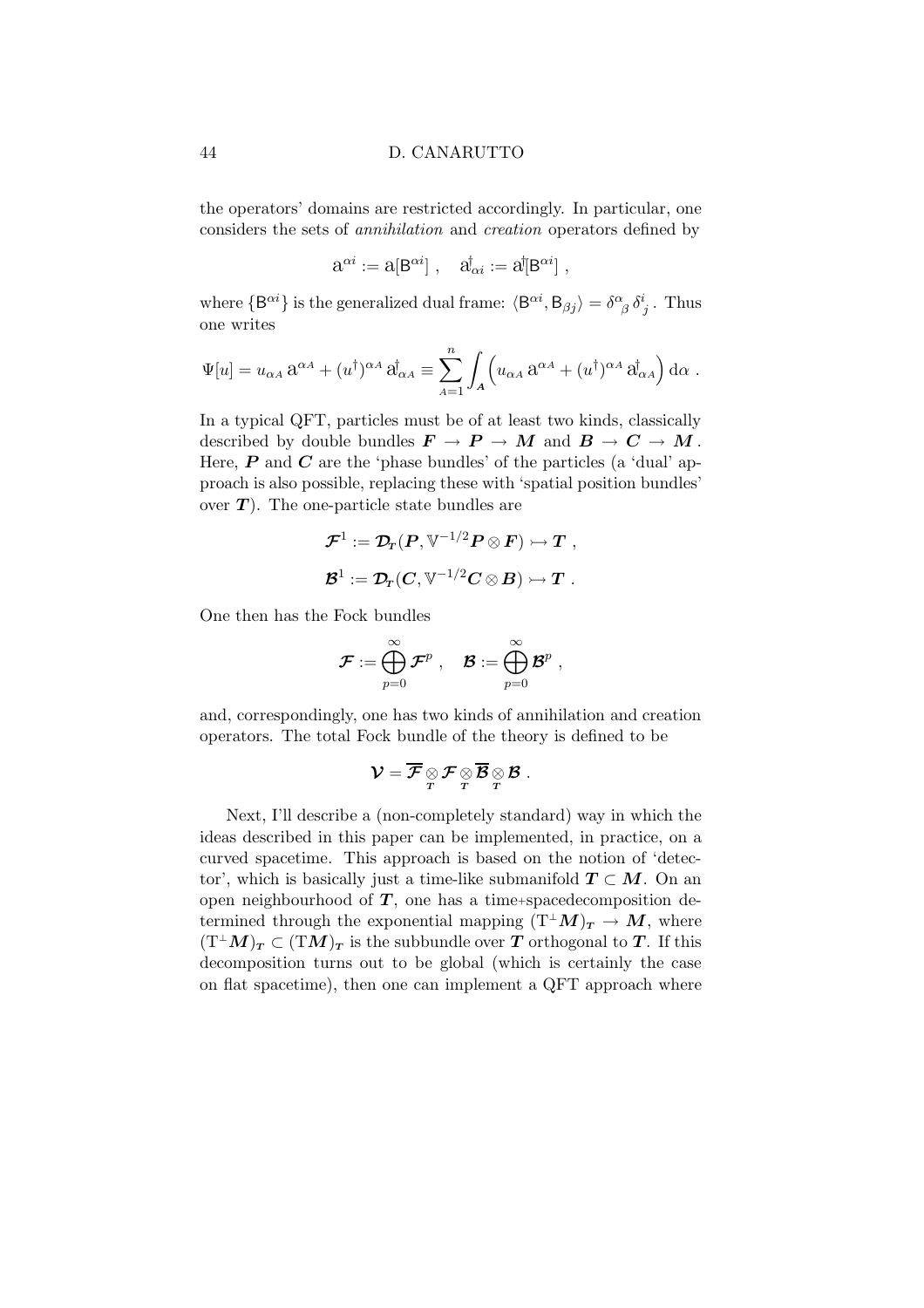particle states, at any time, can be described as generalised sections on a position space; the corresponding implementation on  $(T^{\perp}M)_T$ can be seen as a 'linearized' version, but is also well-defined when no global spacetime decomposition can be obtained.

A modification of the above scheme can be formulated by replacing  $(T^{\perp}M)_T$  with a more interesting phase bundle; I'll need to set this somewhat more precisely than anticipated in §3.

Let  $\mathbb L$  be the semi-vector space of *length units* (see [5, 2] for a review of unit spaces). The spacetime metric  $g$  has 'conformal weight'  $\mathbb{L}^2 \cong \mathbb{L} \otimes \mathbb{L}$ , i.e. it is a bilinear map  $TM \times_M TM \to \mathbb{L}^2$ , while its inverse  $g^{\#}$  has conformal weight  $\mathbb{L}^{-2} \cong \mathbb{L}^* \otimes \mathbb{L}^*$ . For  $\mu \in$  $\mathbb{L}^{-1} \cong \mathbb{L}^*$  let  $P \cong K^+_\mu \subset \mathrm{T}^*M$  be the subbundle over M of all future-pointing  $p \in T^*M$  such that  $g^{\#}(p, p) = \mu^2$ . This is the classical phase bundle for a particle of mass  $m = \mu \hbar \in \mathbb{M}$ , where M is the unit space of masses and  $h \in M \otimes L$  (here the speed of light is taken equal to 1, namely proper time is measured in L-units as the g-length of a timelike curve). The phase bundle for a massless particle is the bundle  $C \to M$  of *celestial spheres*, whose fibres are the projective spaces of the null cones  $K_0 \subset T^*M$ .

The distributional bundles of generalized half-densities

$$
\begin{array}{l} {\mathcal P} := {\mathcal D}_M \bigl(P, {\mathbb C} \otimes {\mathbb V}^{-1/2} P \bigr) \rightarrowtail M \ , \\[2mm] {\mathcal C} := {\mathcal D}_M \bigl( C, {\mathbb C} \otimes {\mathbb V}^{-1/2} C \bigr) \rightarrowtail M \ , \end{array}
$$

will be called the *quantum phase-bundles* of the two kinds of particles. It was proved [4] that the spacetime connection yields quantum connections on each of these bundles; a new, equivalent characterization of those connections is the following.

Consider the massive case first. There is a canonical section  $M \to \mathbb{L}^{-1} \otimes \mathcal{P}$ , which at each spacetime point is the square root of the naturally induced volume form  $\omega$  on the fibres of **P**. If  $p \in \mathbf{P}$ , then the Dirac density  $\delta_p$  is an element in  $\mathcal{D}_M(P, \mathbb{C} \otimes \mathbb{V}^*P)$  over the same spacetime point, and  $\omega^{-1/2} \otimes \delta_p \in \mathbb{L} \otimes \mathcal{P}$ . Next, for any 1dimensional submanifold  $I \subset M$  consider the family of all horizontal sections  $p: I \to P_I$ , relatively to the spacetime connection (which

 ${}^{3}$ The signature of the metric is assumed to be  $(1,3)$ .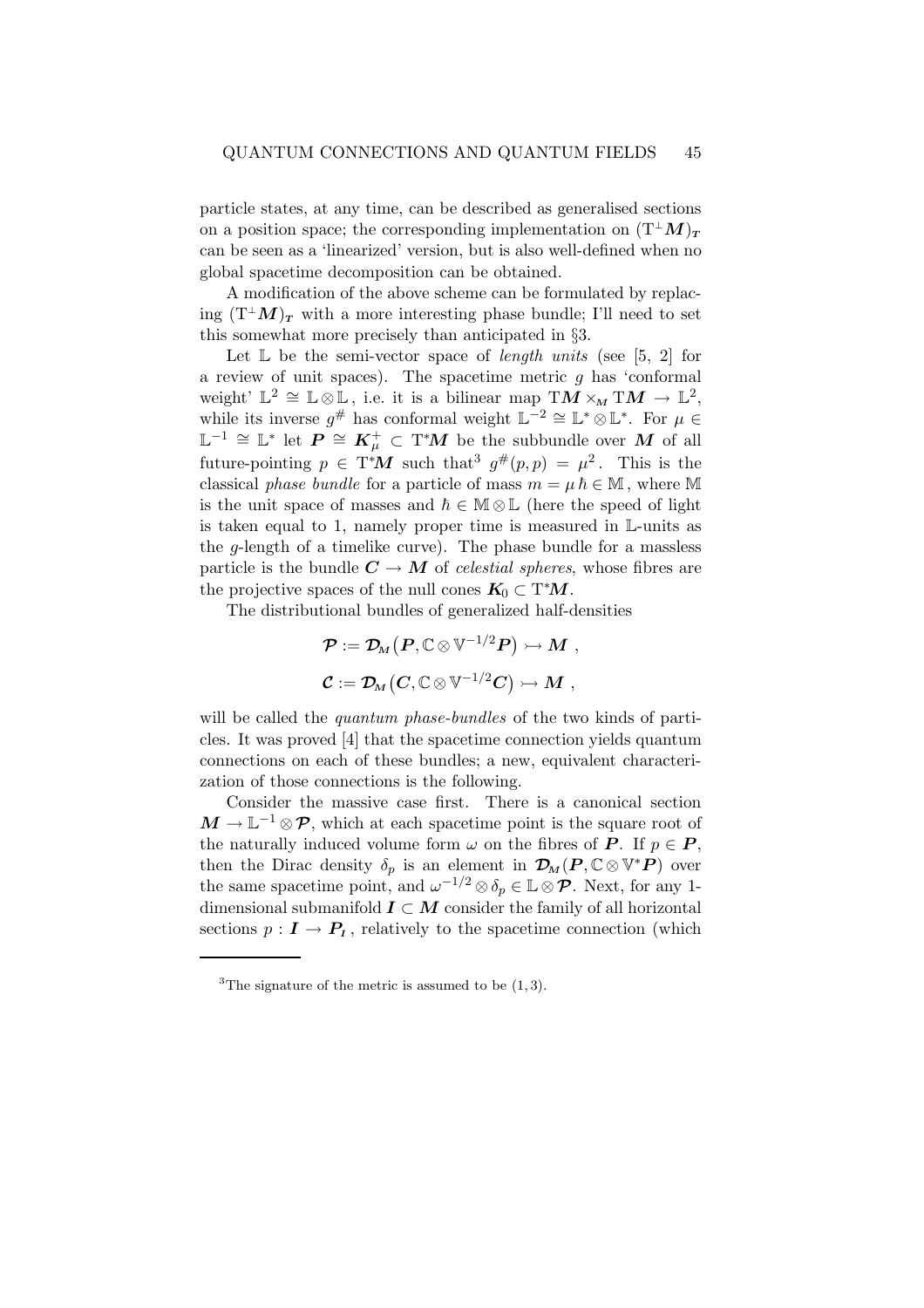can be actually proved to be reducible to  $P$ ). Then, a connection on  $\mathcal{P} \to M$  is defined by the condition that all sections

$$
\mathsf{A}_p := l^{-1} \otimes \omega^{-1/2} \otimes \delta_p : \mathbf{I} \to \mathcal{P}_I
$$

be horizontal (where  $l \in \mathbb{L}$  is any chosen length unit) for all 1submanifolds  $I \subset M$ .

The massless case is slightly more complicated. One has the canonical Leray form on the fibres of  $K_0 \to M$ , but this does not 'pass to the quotient' to yield a distinguished volume form  $\xi$  on the fibres of  $C \to M$ . One natural way to fixing such a form is by chosing a unit future-pointing vector field—namely an 'observer', according to a certain meaning of the word; spherical coordinates associated with the observer yield coordinates on the fibres of  $C$ , and one has  $\xi = \sin \vartheta \, d\vartheta \wedge d\varphi$ . If one is only interested to the restriction of C over a detector  $T$ , then one can simply take the construction induced by the unit vector field tangent to  $\overrightarrow{T}$ ; hence  $\sqrt{\xi}: T \to \mathcal{C}$ .

It easy to show that the spacetime connection is reducible to a connection on  $K_0 \to M$ , which on turn yields a connection on  $C \to M$ . Then, for each horizontal section  $c: I \to C_I$  one considers

$$
\mathsf{B}_c:=\xi^{-1/2}\otimes\delta_c:\mathbf{I}\to\mathbf{C}_{\mathbf{I}}\;,
$$

and the argument proceeds as before. Note that a few, still natural variations of this procedure can also be devised.

If  $(a_i)$  is a classical frame in the fibres of  $F \to P$ , then one gets a generalized frame  ${A_{pi}} := {A_p \otimes a_i}$  in  $\mathcal{F}^1$ . In the practical cases, a projectable connection on  $\mathbf{F} \to \mathbf{P} \to \mathbf{M}$  is given (a horizontal curve in  $\bf{F}$  projects over a horizontal curve in  $\bf{P}$ ), and one can find a classical frame horizontally transported along any given curve; thus the free-field quantum connection can be viewed as defined by the condition that such generalized frames are horizontally transported.

A similar argument holds in the massless case.

Finally, one can take horizontal transport of these generalized frames along a given detector  $T$  in order to implement quantum fields according to the procedure described in the previous sections.